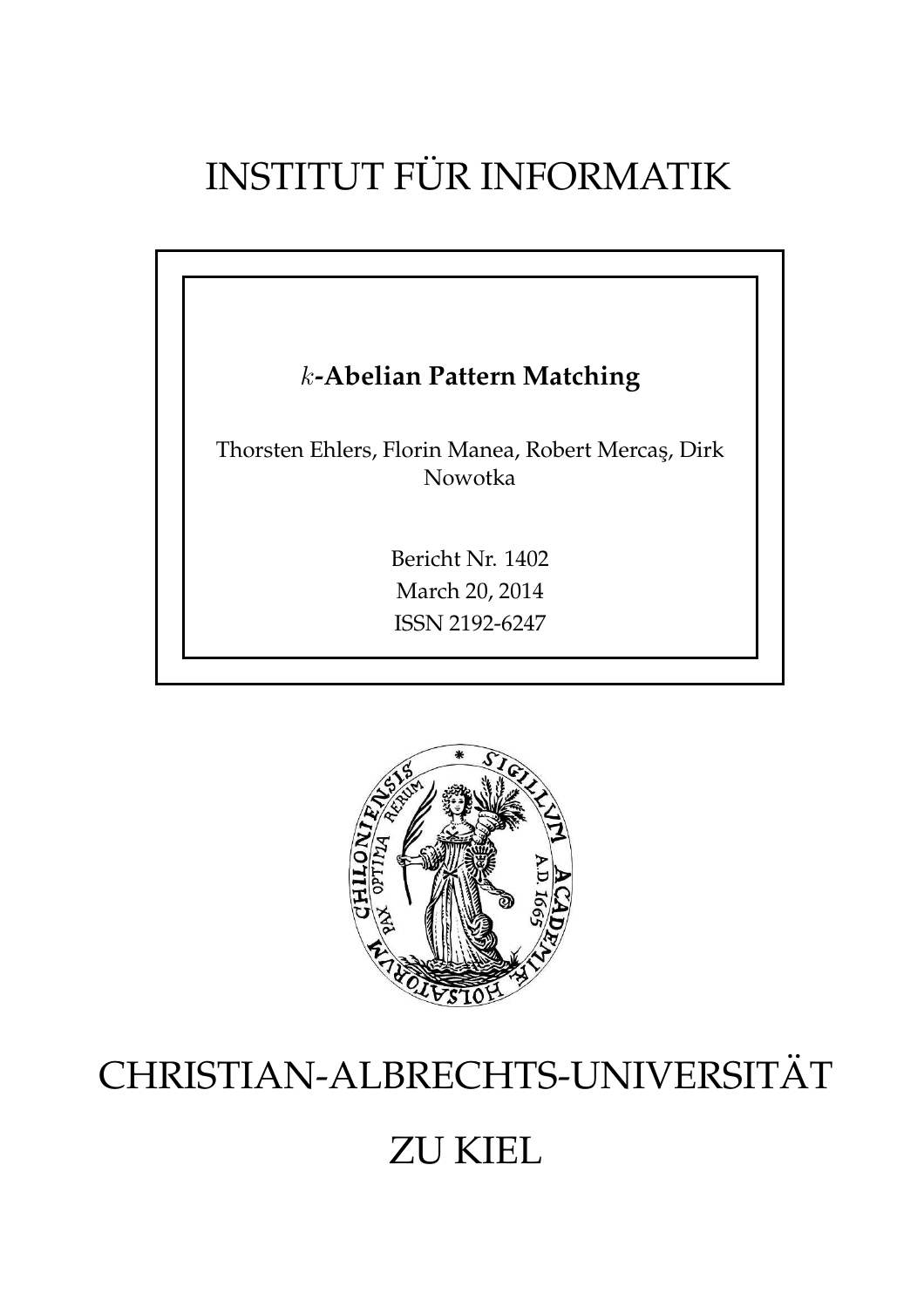Institut für Informatik der Christian-Albrechts-Universität zu Kiel Olshausenstr. 40 D – 24098 Kiel

### k**-Abelian Pattern Matching**

Thorsten Ehlers, Florin Manea, Robert Mercas¸, Dirk Nowotka

Bericht Nr. 1402 March 20, 2014 ISSN 2192-6247

e-mail: {the,flm,rgm,dn}@informatik.uni-kiel.de

Dieser Bericht ist als persönliche Mitteilung aufzufassen.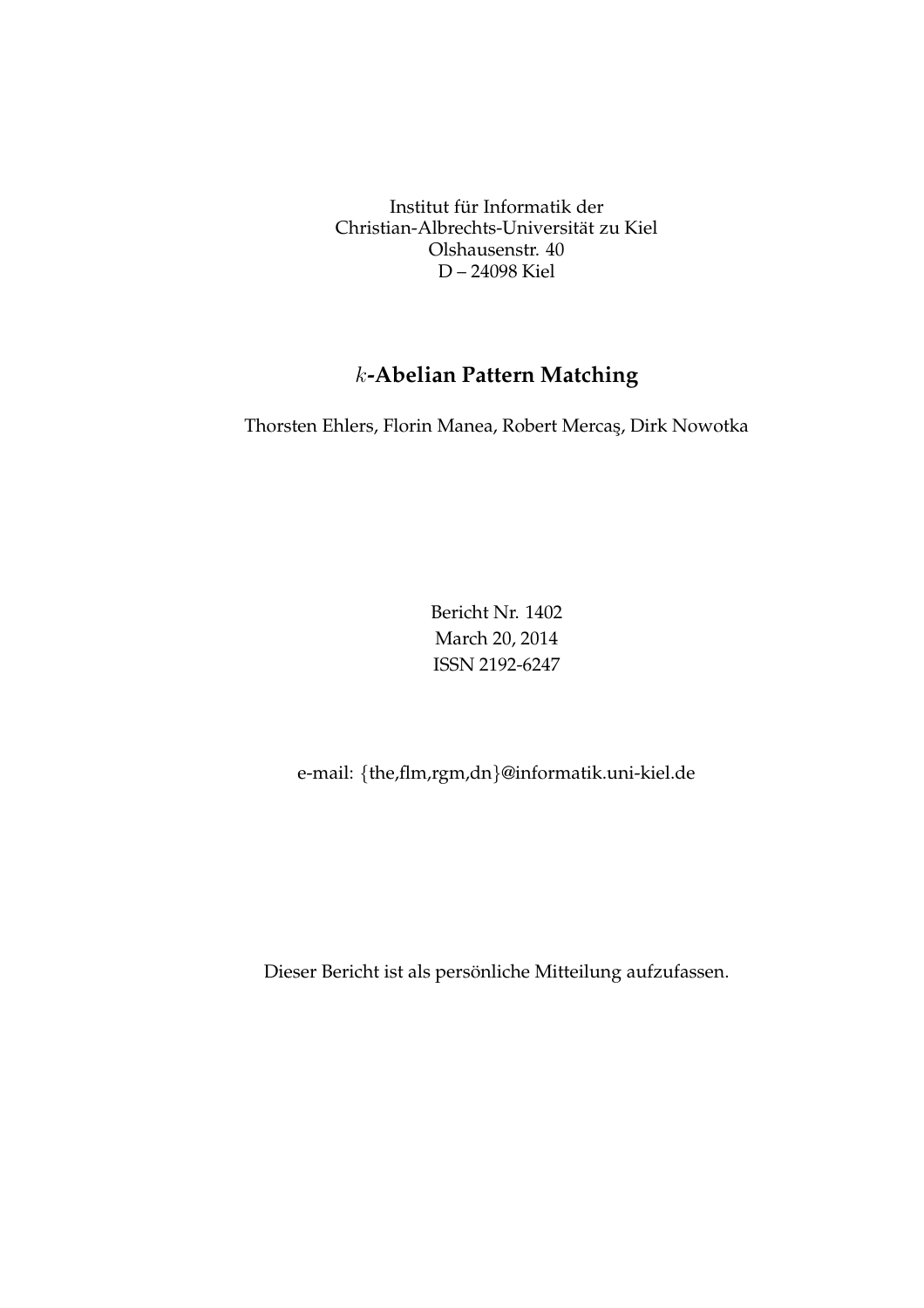#### *k*-Abelian Pattern Matching ?

Thorsten Ehlers, Florin Manea, Robert Mercas, and Dirk Nowotka

Christian-Albrechts-Universität zu Kiel, Institut für Informatik, D-24098 Kiel, Germany, *{*the,flm,rgm,dn*}*@informatik.uni-kiel.de

Abstract. Two words are called *k*-abelian equivalent, if they share the same multiplicities for all factors of length at most *k*. We present an optimal linear time algorithm for identifying all occurrences of factors in a text that are *k*-abelian equivalent to some pattern *P*. Moreover, an optimal algorithm for finding the largest *k* for which two words are *k*-abelian equivalent is given. Solutions for various online versions of the *k*-abelian pattern matching problem are also proposed.

#### 1 Introduction

The notion of *k*-abelian equivalence generalises the concepts of both the identity and the abelian equivalence of two words. Two words are called *k*-abelian equivalent, if they share the same multiplicities for all factors of length at most *k*. It is straightforward to see that two words of length *n* are identical if they are *n*-equivalent and they are abelian equivalent, if they are 1-abelian equivalent.

The notion of *k*-abelian equivalence was introduced in [1] and since then has captured more and more attention. The concept has been investigated with respect to repetitions [2–4], to periodicity properties [5], as well as to the complexity functions of the equivalence classes it determines [6]. In particular, it has been shown that in most situations, the concept oscillates between the two limit cases given above, identifying itself with one or the other.

Pattern matching is one of the most basic and well studied algorithmic problems: given a text *T* and a pattern *P*, we are interested in finding one or all occurrences of *P* in *T*. Besides the many obvious applications of pattern matching for finding a specific fragment in a larger sequential data structure, practical applications often emphasise the approximate variants of pattern matching like in the context of computational molecular biology [7]. Approximate pattern matching problems aim to find occurrences of factors of the text *T* that are equivalent to the pattern *P* by some given equivalence relation. In this paper, we investigate the approximate pattern matching problem with respect to *k*-abelian equivalence.

After fixing our notation, we show in Section 2 that the identification of all factors of a text *T* which are *k*-abelian equivalent to some pattern *P* can be done

<sup>?</sup> T. Ehlers is supported by the BMBF grant 01IS110355. F. Manea is supported by the *DFG* grant 596676. R. Merca¸s is supported by the *DFG* grant 582014. D. Nowotka is supported by the *DFG Heisenberg* grant 590179.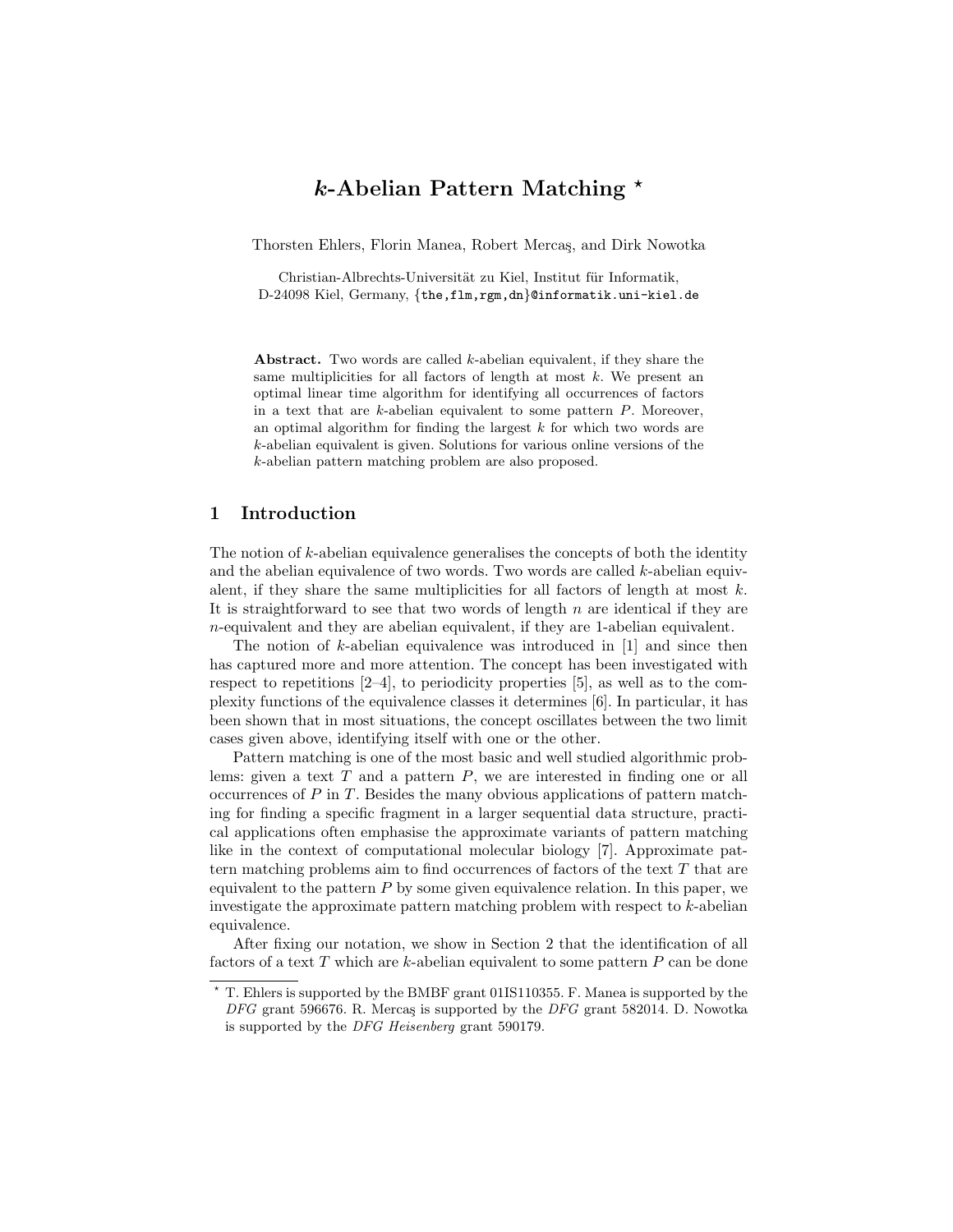in linear time with respect to the length of the text and the pattern, just as in the special cases of identity and abelian equivalence (Theorem 2). Moreover, we also show that identifying the largest *k* for which two given words are *k*-abelian equivalent takes time linear in the length of the words (Theorem 3). In Section 3 we investigate the pattern matching problem for *k*-abelian equivalences in the setting of online algorithms, and propose a series of real-time solutions of this problem (Theorem 4). Section 4 studies the same problem for an extended form of *k*-abelian equivalence. Finally, in Section 5 we give experimental results and discuss the problem of building index structures for *k*-abelian pattern matching. For the detailed proofs of the results in this paper please see the Appendix.

*Preliminaries.* An *alphabet*, i.e.,  $\Sigma$ , is a finite set of symbols. Let  $\sigma = |\Sigma|$  denote its cardinality and take  $\Sigma = \{1, \ldots, \sigma\}$ ; at times we will use the letter  $0 \notin \Sigma$ . By  $\varepsilon$  we denote the *empty symbol*. A *word w* is a finite sequence of letters from  $\Sigma$ . We denote by  $|w|$  its *length* and by  $|w|_u$  the number of occurrences of *u* in *w*.

The set of all words over  $\Sigma$  is denoted by  $\Sigma^*$ , while the set of all words of length *n* is denoted by  $\Sigma^n$  for any positive integer *n*. The *catenation* of two words *u* and *v* is the word *uv* obtained by adding to the right of *u* the letters of *v*. For a factorization  $w = uxv$ , we say that x is a *factor* of w. Whenever u is empty, x is a *prefix* of *w*, i.e.,  $x \leq_p w$ , and when *v* is empty, *x* is a *suffix* of *w*. For *w* of length *n*, and the numbers  $i \leq j \in \{1, \ldots, n\}$ , we denote by  $w[i]$  the  $i^{th}$  symbol of *w* and by  $w[i..j]$  the factor  $w[i] \cdots w[j]$ ; clearly,  $w = w[1..n] = w[1] \cdots w[n]$ .

Considering the lexicographical order on  $\Sigma^*$ , for words *u* and *v*, we say that *u* is lexicographically smaller than *v*, i.e.,  $u \leq_{lex} v$ , if either *u* is a prefix of *v* or there exist  $a, b \in \Sigma$  such that  $a < b$ ,  $wa \leq_p u$ , and  $wb \leq_p v$  for some word *w*.

Let *w* be a word over  $\Sigma$ . The Parikh vector of the word *w* is an array  $\pi_w[\cdot]$ with  $\sigma$  components, where  $\pi_w[a] = |w|_a$  for all  $a \in \Sigma$ .

Words *u* and *v* are *abelian equivalent* if  $|u|_a = |v|_a$  for all letters  $a \in \Sigma$ . That is, two words are *abelian equivalent* over  $\Sigma$  iff they have the same Parikh vector.

We say that *u* and *v* are *k*-abelian equivalent, i.e.,  $u \equiv_k v$ , if either  $u = v$  or  $|u|, |v| \ge k, |u|_t = |v|_t$  for every  $t \in \Sigma^k$ ,  $u[1..k-1] = v[1..k-1]$  and  $u[n-k+1]$  $2\ldots n$  =  $v[n-k+2\ldots n]$ . According to [6], the suffix-equality requirement can be in fact dropped. An equivalent definition is that  $u \equiv_k v$  if  $|u|_t = |v|_t$  for every word *t* of length at most *k*. A *k-abelian*  $n^{th}$  *power* is a word  $u_1 \ldots u_n$ , where  $u_1, \ldots, u_n$ are pairwise *k*-abelian equivalent. Obviously, 1-abelian equivalence is the same as abelian equivalence, while equality is equivalent to  $\infty$ -abelian equivalence.

Recall that a multi-set represents a set together with the multiplicity of each of the elements (i.e., both elements and multiplicities are present). We say that two words are *extended-k-abelian equivalent* if their multi-sets of factors of length *k* coincide (the condition of having the same prefixes is dropped).

In this paper, we solve a series of algorithmic problems related to *k*-abelian equivalence. The algorithms we propose use the RAM with logarithmic word size model. We also assume that whenever we are given as input of our problems a word *w* of length *n*, the alphabet of *w* is in fact included in  $\{1,\ldots,n\}$  (i.e.,  $\sigma = |\Sigma| \leq n$ . This is a common assumption in algorithmics on words and can be in fact replaced with a more general assumption, namely that  $\Sigma$  can be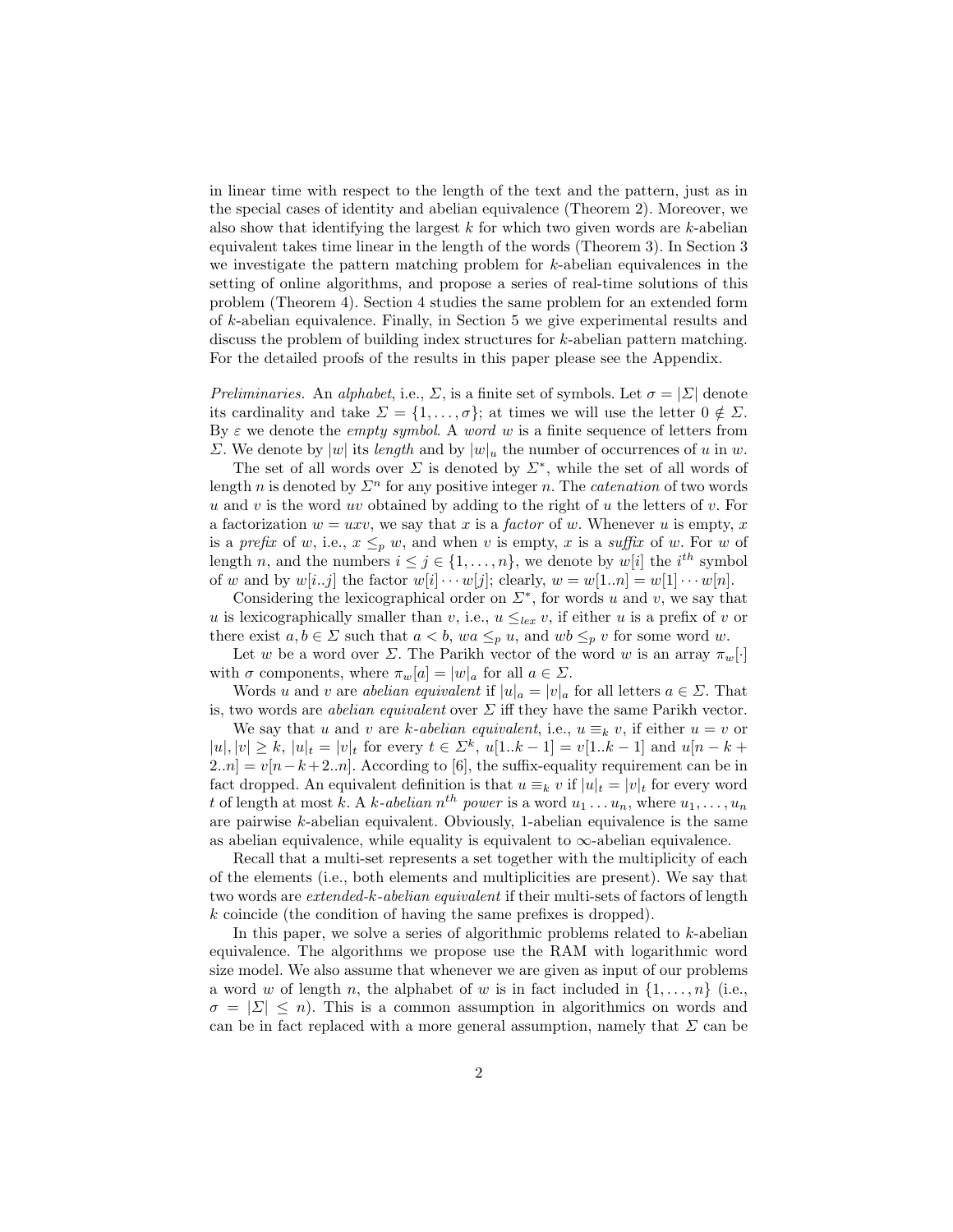sorted in linear time by radix sort (see, e.g., the discussion in [8]). Clearly, for all results proved for integer alphabets our reasoning holds canonically for constant alphabets (i.e., with  $\sigma \in \mathcal{O}(1)$ ), as well. Finally, note that most pattern matching problems that we deal with require searching for a word *P* inside another word *T*; generally, *P* is called pattern and *T* is called text.

The following result is well known.

**Theorem 1.** For a pattern  $P \in \Sigma^m$  and a text  $T \in \Sigma^n$ , we can identify all *factors of T that are abelian equivalent to P in*  $\mathcal{O}(n+m)$ *.* 

*Remark 1.* The above result can be adapted to identify all the length *|P|* factors  $P'$  of  $T$  that contain the same letters as  $P$  (not necessarily with same multiplicity as in *P*, so not abelian equivalent), and  $\sum_{a \in \Sigma} |\pi_P[a] - \pi_{P'}[a]| \leq \Delta$ , for some  $\Delta$ .

We conclude the preliminaries section with a series of data structures.

For a string *u* of length *n*, over an alphabet  $\Sigma \subseteq \{1, \ldots, n\}$ , we define a suffixarray data structure that contains two arrays *Suf <sup>u</sup>*, which is a permutation of  $\{1, \ldots, n\}$ , and  $\ln n$  elements from  $\{0, \ldots, n-1\}$ . Called the suffix array of *u*,  $Suf_u$  is defined such that  $Suf_u[i] = j$  iff  $u[j..n]$  is the  $i^{th}$  suffix of *u*, in the lexicographical order. The following lemma is straightforward.

**Lemma 1.** Let  $w \in \Sigma^n$ . If for  $1 \leq i < j \leq n$  and  $u \in \Sigma^*$  we have  $u \leq_p$  $w[Suf_w[i]..n]$  and  $u \leq_p w[Suf_w[j]..n]$ , then  $u \leq_p w[Suf_w[\ell]..n]$  for any  $i \leq \ell \leq j$ .

The array  $lcp_u$  is defined by  $lcp_u[1] = 1$  and  $lcp_u[r]$  is the length of the longest common prefix of the suffixes found on positions  $r$  and  $r-1$  in the suffix array, i.e.,  $u[Suf_u[r-1]..n]$  and  $u[Suf_u[r]..n]$ . Both arrays  $Suf_u$  and  $lcp_u$  can be constructed in  $\mathcal{O}(n)$  time (see [8], and the references therein). Moreover,  $lcp_u$ can be processed in  $\mathcal{O}(n)$  time to produce a more general data structure that enables us to return in constant time the answer to longest common prefix (or, for short, LCP-) queries " $LCP(i, j)$ : What is the length of the longest common prefix of  $u[i..n]$  and  $u[j..n]$ ?".

#### 2 Offline *k*-abelian pattern matching

The first step of our algorithms is to define the *k*-encoding of a word. For  $w \in \mathbb{Z}^n$ , we define the word  $\#(w, k)$  of length  $n - k + 1$  as follows:

- $-$  let  $S = \{w[i+1..i+k] \mid 0 \leq i \leq n-k\}$  be the set of length *k* factors of *w*;
- sort *S* lexicographically and associate with each factor  $w[i+1..i+k]$  its rank (position) in the sorted set, i.e., *rank*(*i*);
- $-$  let  $\#(w, k)[i] = rank(i).$

Clearly,  $\#(w, k)$  is defined over an alphabet included in  $\{1, \ldots, n-k+1\}$ . Moreover, *w* is uniquely defined by the set *S* and the word  $\#(w, k)$ .

It is important to note that  $\#(w, k)$  can be computed in linear time.

**Lemma 2.** Let  $w \in \Sigma^n$  with  $\sigma \leq n$ . We can compute  $\#(w, k)$  in  $\mathcal{O}(n)$  time.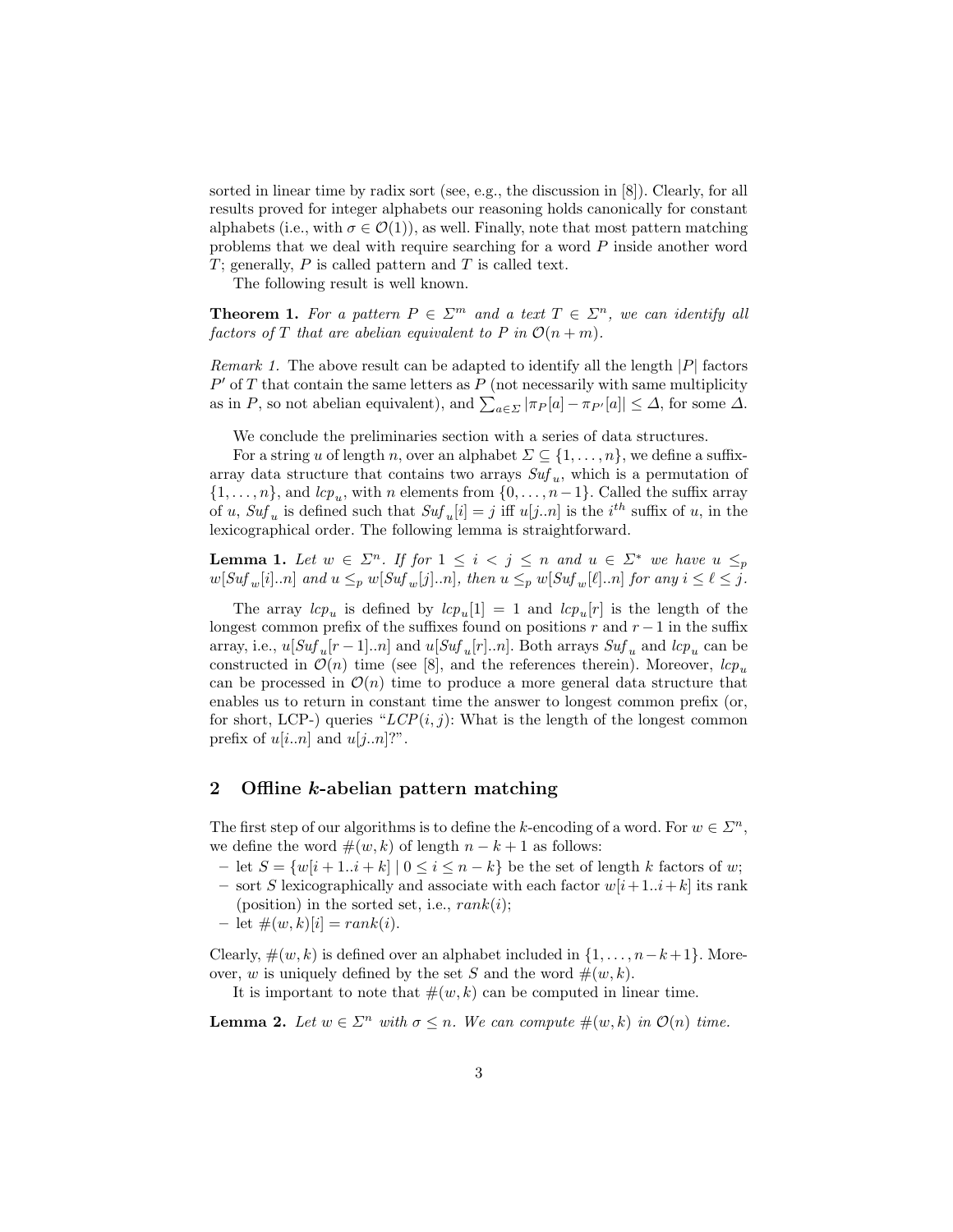*Proof.* We determine the ranks  $rank(i)$  of the factors  $w[i + 1..i + k]$  in the set  $S = \{w[i+1..i+k] \mid 0 \leq i \leq n-k\}$  by identifying in the suffix array of *w* the contiguous groups of suffixes that share a common prefix of length  $k$ , and then assigning to each of these groups (from left to right) consecutive numbers, starting with 1; the suffixes of length less than  $k$  are not taken into account.  $\Box$ 

The following lemma, although straightforward, is essential to our algorithms. **Lemma 3.** Let  $w_1, w_2 \in \Sigma^n$ . If  $w_1 \equiv_k w_2$  for some integer k, then  $w_1[1..k-1] =$  $w_2[1..k-1], w_1[n-k+2..n] = w_2[n-k+2..n], and  $\#(w_1,k) \equiv_1 \#(w_2,k)$ .$ 

*Proof.* The equality  $\#(w_1, k) \equiv_1 \#(w_2, k)$  follows from the fact that  $w_1$  and  $w_2$  have the same factors of length k, with the same multiplicities. have the same factors of length  $k$ , with the same multiplicities.

If we take  $w_1 = 1236$  and  $w_2 = 1456$ , both over the alphabet  $\{1, \ldots, 6\}$ , for  $k = 1$  we have  $w_1[1..k - 1] = w_2[1..k - 1] = \varepsilon$  and  $\#(w_1, 1) = 1234 = \#(w_2, 1)$ , but  $w_1$  is not abelian equivalent to  $w_2$ . Hence, the converse implication of the lemma does not necessarily hold. In order for the converse to hold as well, we need to check that the two words have the same set of factors of length *k*.

We can test in linear time the *k*-abelian equivalence of two words:

**Lemma 4.** Let  $w_1, w_2 \in \Sigma^n$  and k be an integer with  $1 \leq k \leq n$ . We can decide *whether*  $w_1 \equiv_k w_2$  *in*  $\mathcal{O}(n)$  *time.* 

*Proof.* We construct  $w = w_1 0 w_2$ , and compute  $Suf_w$ . Next, we compute  $\#(w, k)$ of length  $2n-k+2$ , and set  $w'_1 = \#(w, k)[1..n-k+1]$  and  $w'_2 = \#(w, k)[n+2..2n$  $k + 2$  (the two encodings are done using the ranking of *w*, and disconsider all letters of  $\#(w, k)$  that contain a 0). Hence,  $w'_1$  and  $w'_2$  contain the same letters if they have the same multi-set of factors of length  $k$ . Note that  $w'_1$  and  $w'_2$ are computed in linear time, as they only require the computation of  $\#(w, k)$ . Finally, we remark that  $w_1 \equiv_k w_2$  iff  $w_1[1..k-1] = w_2[1..k-1]$  and  $w'_1 \equiv_1 w'_2$ . This last equality can be tested in linear time, by Theorem 1.  $\Box$ 

Lemma 4 together with its proof suggests a simple way to transform and solve in linear time the *k*-abelian pattern matching problem following the classical abelian pattern matching problem, solved in Theorem 1.

*Problem 1.* Given a text *T* and some pattern *P*, over an alphabet  $\Sigma$ , find all factors of *T* that are *k*-abelian equivalent to *P*.

**Theorem 2.** *Given a text*  $T \in \Sigma^n$  *and some pattern*  $P \in \Sigma^m$ *, we can find all factors of T that are k-abelian equivalent to P in time*  $\mathcal{O}(n+m)$ *.* 

*Proof.* As in the proof of Lemma 4, we construct the word  $w = T0P$ , and the encoding  $\#(w, k) = w'$ . Let  $T' = w'[1..n - k + 1]$  and  $P' = w'[n + 2..n + m - k]$  $k + 2$ . Also, build *LCP*-data structures for *T0P*. Now, for any  $i > 0$ , a factor  $T[i..i+m-1]$  is *k*-abelian equivalent to *P* iff  $T[i..i+k-2] = P[1..k-1]$  (tested in  $\mathcal{O}(1)$  time using *LCP*-queries), and  $T'[i..i + m - 1] \equiv_a P'$ .

Therefore, it is enough to find in linear time all the positions  $i$  of  $T'$  where factors that are abelian equivalent to  $P'$  occur, and then check, for each of them, whether  $T[i..i+k-2] = P[1..k-1]$ . All the positions fulfilling these conditions correspond to positions in *T* where a factor *k*-abelian equivalent to *P* occurs.  $\Box$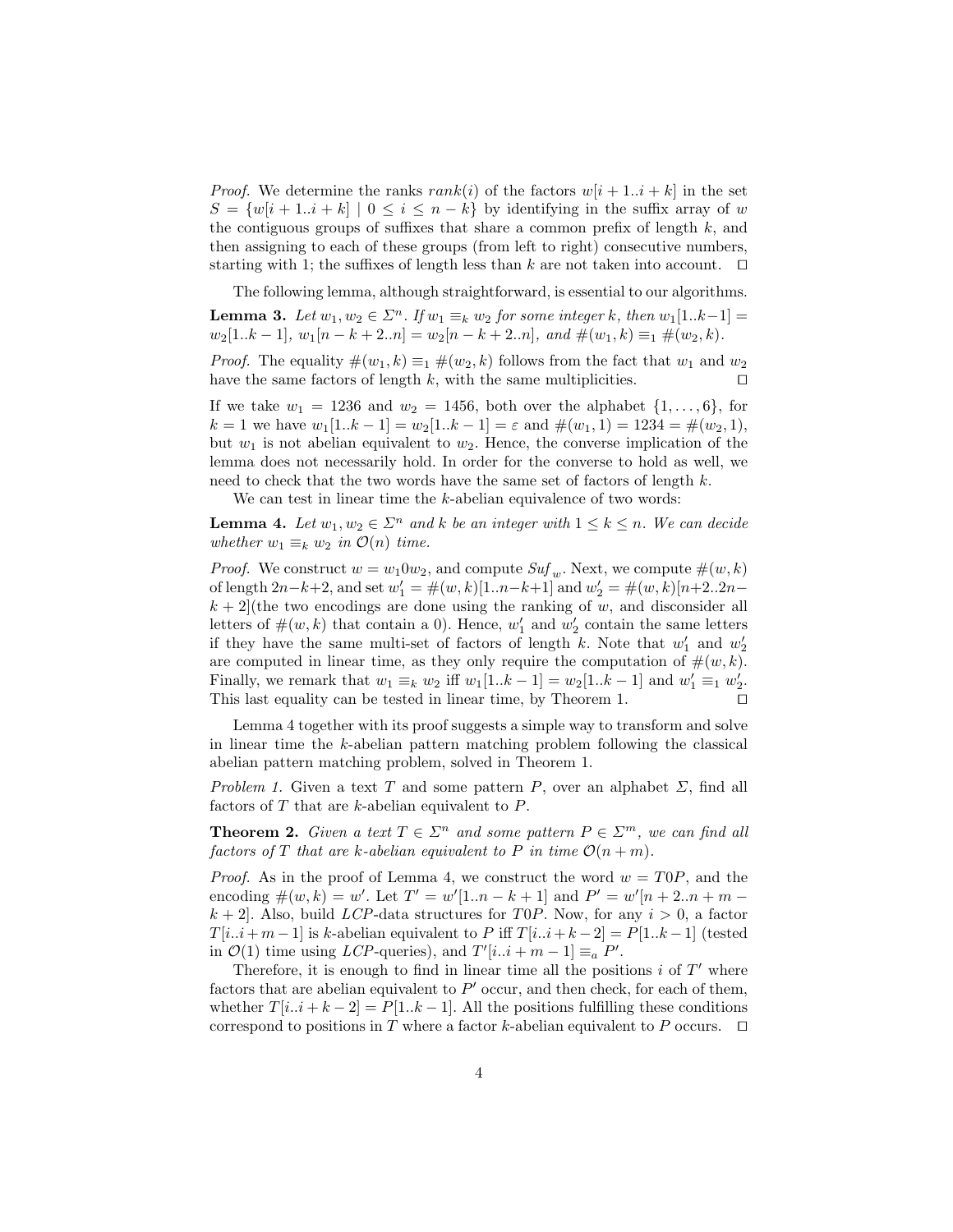*Remark 2.* Since Problem 1 is reducible to the classical abelian pattern matching problem, by Remark 1, our algorithm can be adapted to produce in linear time all the factors  $P'$  of length  $|P|$  of  $T$  that contain the same factors of length  $k$ as  $P$  (not necessarily in the same numbers, so  $P'$  is not necessarily  $k$ -abelian equivalent to *P*) such that  $\sum_{t \in \Sigma^k} | |P'|_t - |P|_t | \leq \Delta$ , for some  $\Delta$ .

Using the same reduction, we can extend a result from [9]:

**Corollary 1.** For a word  $w \in \Sigma^n$  and a positive integer k, we can identify all *factors of w that are k-abelian powers in*  $\Theta((n-k+1)^2)$  *time.* 

The results shown so far help us answer a related, bit more difficult problem.

*Problem 2.* For words  $u, v \in \Sigma^n$ , find the largest integer *k* such that  $u \equiv_k v$ .

The immediate approach to solve this problem is to look through all possible *k* for the largest value such that  $u \equiv_k v$ . With the search for *k* implemented as a binary search, this approach takes  $\mathcal{O}(n \log n)$  time, using the solution described in Lemma 4. However, this problem can also be solved in linear time.

**Theorem 3.** *Given two words*  $u, v \in \Sigma^n$ , we can find the greatest positive inte*ger k such that*  $u \equiv_k v$  *in linear time*  $\mathcal{O}(n)$ *.* 

*Proof.* As before, we construct  $w = u0v$ , the  $Suf_w$  and  $LCP_w$  data structures.

Due to Lemma 1, if there exists a positive integer k such that  $u \equiv_k v$ , then the suffixes of both  $u$  and  $v$  that share a common prefix of length at least  $k$  are grouped together in  $\mathit{Suf}_w$ . Also, if *k* is maximum such that  $u \equiv_k v$ , then the suffixes of length at most  $k-1$  of  $u$  and  $v$  coincide, and if we truncate the suffixes of *u* and *v* to length *k*, then we should obtain the same multi-set for each word.

Following this remark, we split the suffix array of *w* into two separate new arrays: one contains suffixes that correspond to *u* and the other one the suffixes corresponding to *v*, each with exactly  $n-k+1$  elements. Using the two arrays, we compute in linear time the maximum  $\ell_1$ , resp.  $\ell_2$ , such that the suffixes of length  $\ell_1-1$ , resp. prefixes of length  $\ell_2-1$ , of *u* and *v* coincide. We take  $\ell = \min{\{\ell_1, \ell_2\}}$ .

Further, going simultaneously through the sorted suffixes of  $u$  and  $v$  we compute the longest common prefix of the  $i^{th}$  suffix of  $u$  (in lexicographic order) and of the  $i^{th}$  suffix of v. Let  $\ell'$  be the minimum value for which there exists  $i$ such that the  $i^{th}$  suffix of *u* shares a common prefix of length exactly  $\ell'$  with the  $i^{th}$  suffix of *v* (the suffixes are again counted in lexicographical order), but both suffixes have length at least  $\ell' + 1$ . The value *k* we were looking for is min $\{\ell', \ell\}$ .

Therefore, to solve Problem 2, we first compute in linear time the values  $\ell$ and  $\ell'$ , and then return the value  $k$  we were looking for as  $\min\{\ell, \ell'\}$ . The whole algorithm takes  $\mathcal{O}(n)$  time, clearly, and produces the desired output.  $\square$ 

#### 3 Real-time *k*-abelian pattern matching

So far we discussed static problems, i.e., in Problem 1 both *P* and *T* are given at the beginning and we process them both in order to solve the problem. Now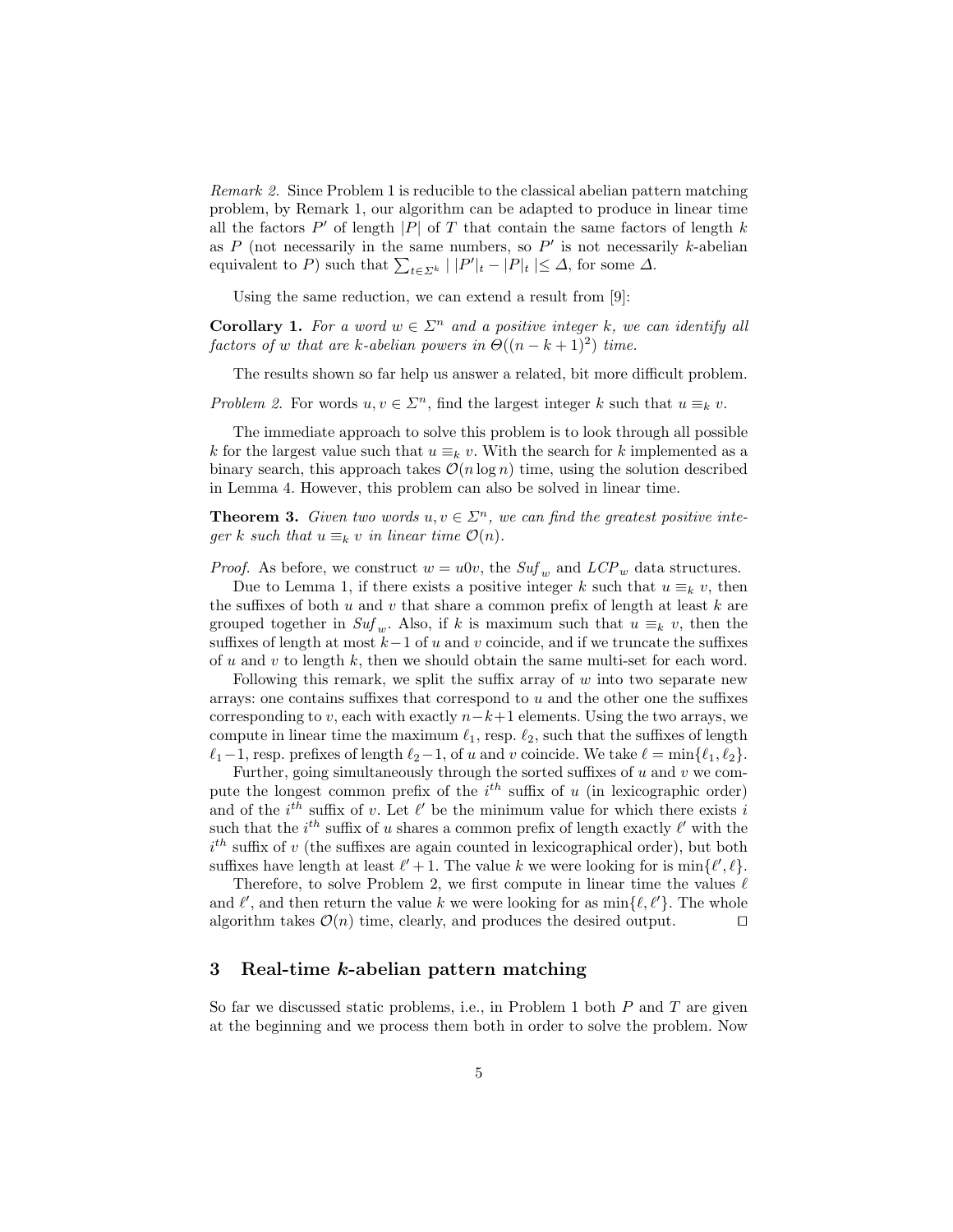consider a different type of problem: we are given  $P$  and  $k$ , while  $T$  is read letter by letter (i.e., in an online manner). We want to preprocess *P* so we can tell, after each new letter, whether the prefix of *T* read so far ends with a factor *k*-abelian equivalent to *P*. We assume that *P* is over  $\Sigma = \{1, \ldots, \sigma\}$ ; here,  $\sigma \in \mathcal{O}(m)$ .

*Problem 3.* Preprocess a pattern *P* and an integer *k* such that when given a text *T*, in letter by letter manner, to answer at each moment, efficiently, whether the prefix of *T* read so far ends with a factor *k*-abelian equivalent to *P*.

In general, an algorithm for such a problem is called online algorithm. For simplicity, when discussing this type of problem, we call the time needed to tell whether the prefix of *T* ends with a factor *k*-equivalent to *P query time*, while the time needed to preprocess *P* is called *preprocessing time*. If a solution has constant query time, then its algorithm is called *real-time*.

First, note that for  $k = 1$ , the result of Theorem 1 holds for the real-time version of Problem 3, as well (see the proof of Theorem 1 in the Appendix).

The solution for  $k > 1$  is based on the *k*-encoding strategy used already in the previous sections. We consider the sets of letters  $\{1, \ldots, \ell_1\}$  of  $\#(P, k-1)$  and  $\{1, \ldots, \ell_2\}$  of  $\#(P, k)$ , where  $\ell_1 \leq \ell_2 + 1 \leq m - k + 2$ . Recall that  $i \in \{1, \ldots, \ell_1\}$ (resp.,  $i \in \{1, \ldots, \ell_2\}$ ) is the rank of a factor of length  $k-1$  (resp., k) of P, in the lexicographically ordered set of all factors of length  $k-1$  (resp.,  $k$ ) of  $P$ . Let  $f_1[i]$  (resp.,  $f_2[i]$ ) be the length  $k-1$  (resp.,  $k$ ) factor of  $P$ , whose position in the lexicographically ordered set of factors of length  $k-1$  (resp.,  $k$ ) of  $P$  is *i*.

Further, we compute the list of triples  $L = \{(i, a, j) | 1 \le i \le \ell_1, 1 \le j \le n\}$  $\ell_2, a \in \Sigma$ , and  $f_1[i]a = f_2[j]$ . The suffixes of *P* that share the same prefix of length  $k-1$  form a contiguous subarray of the suffix array of P, according to Lemma 1. Moreover, each of these groups can be split into several subgroups, that come one after the other in the suffix array, based on the letter following the common prefix. Accordingly, these subgroups correspond to the groups of suffixes that share a common prefix of length *k*, ordered lexicographically. Computing the subgroups corresponding to a group of suffixes takes linear time, in the size of the group, thus  $\mathcal{O}(m)$ , altogether. Therefore, we can compute all elements of *L* in linear time, as well, and collect them in a linked list, for instance.

Alternatively, one can see *L* as the set of the (explicit or implicit) edges that connect (explicit or implicit) nodes of depth  $k-1$  to (explicit or implicit) nodes of depth  $k$  in the suffix tree constructed for  $P$ .

Now, we discuss several ways of implementing L so we can efficiently test whether there is a triple  $(i, a, \cdot)$  in *L*, and, if so, quickly find its third component.

One way is to implement a  $m \times \sigma$  table  $M[\cdot][\cdot]$ , where  $M[i][a] = j$  iff  $(i, a, j) \in L$ . In this case, both operations mentioned above take constant time, while constructing this data structure takes  $\mathcal{O}(m\sigma)$  time and space; however, the table *M* is sparse, so such an implementation of *L* is not practical.

As each component of the triples of *L* is a number between 1 and *m*, and *L* has at most *m* elements, we can also use perfect hashing to construct a hash table with satellite information and a dictionary search data structure, useful to do the above mentioned operations in  $\mathcal{O}(1)$  time. The construction of these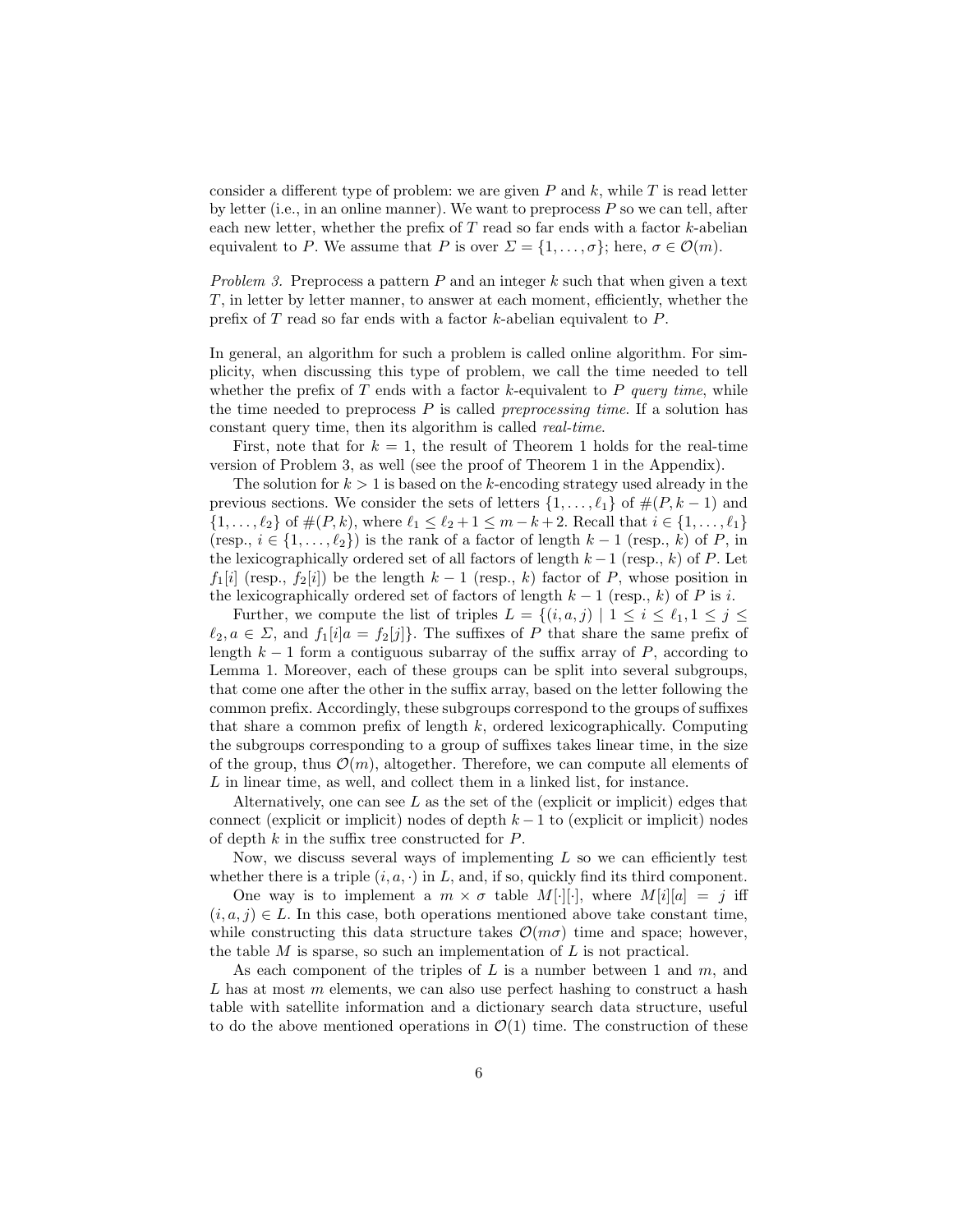data structures can be done in  $\mathcal{O}(m \log \log m)$  time deterministically (see [10, Theorem 1) or in  $\mathcal{O}(m)$  expected time, while the table itself takes  $\mathcal{O}(m)$  space. Using these structures the two operations mentioned above take  $\mathcal{O}(1)$  time.

Finally, allowing more than  $\mathcal{O}(1)$  time for the operations on *L*, another implementation can be used. For each *i* we define a data structure in which the pairs  $(a, j)$ , with  $(i, a, j) \in L$ , are stored. Assume that these pairs  $(a, j)$  are ordered by their first component, i.e., *a*. Now, each of the operations on *L* can be seen as a predecessor search among the pairs stored in the data structure associated to *i*, where the key on which the sorting/searching is done is the first component of the stored pairs. There are at most  $\sigma$  such components, so we can construct a van Emde Boas tree containing these pairs [11]. Since the time needed to construct such a tree is  $t_i$  (the number of triples having  $i$  on the first position) for each *i*, the time needed to construct the trees for all *i*'s is  $\mathcal{O}(m)$ , and they can be stored in  $\mathcal{O}(m)$  space. Further, doing predecessor search in each structure takes  $\mathcal{O}(\log \log \sigma)$  time per query.

Once *L* constructed, we compute in  $\mathcal{O}(m)$  time, using  $\mathcal{S}uf_{P}$  and *L*, the values *suf*[*j*] upper bounded by  $\ell_1$ , such that  $suf[j] = i$  iff  $f_2[j] = af_1[i]$  for some  $a \in \Sigma$ .

As a first step for the real-time *k*-abelian pattern matching problem, using a real-time pattern matching algorithm, e.g., [12], each time we read a new letter of *T* we report whether  $P[1..k-1]$  is a suffix of the prefix of *T* read so far.

Assume now that before reading the newest symbol of *T*, denoted *a*, the longest suffix of the text we already read, of length at most  $|P|$  and whose factors of length *k* are all factors of *P*, was *P*<sup>*i*</sup> with  $#(P', k) = j_1 \dots j_{m'-k} j_{m'-k+1}$  for some  $m' \leq m$ . Let  $i = \text{snf}[j_{m'-k+1}]$ , and check whether a triple  $(i, a, \cdot)$  is in *L*.

If so, we return its third component, say  $j$ . The suffix of  $T$  becomes  $P''$ , with  $\#(P'',k) = j_1 \dots j_{m'-k} j_{m'-k+1} j$ , if  $m' < m$ , or  $\#(P'',k) = j_2 \dots j_{m'-k} j_{m'-k+1} j$ , otherwise. Using real-time abelian pattern matching we check whether  $#(P'', k)$ is abelian equivalent to  $#(P, k)$ . If yes, we can decide in constant time whether the prefixes of length  $k-1$  of *P* and *P*<sup>*n*</sup> coincide, and, hence whether  $P'' \equiv_k P$ .

When no  $(i, a, \cdot)$  is in *L*, we restart the procedure above when we find a new occurrence of  $P[1..k-1]$ , by reading the next letter and taking  $i = \#(P, k-1)[1]$ .

Therefore, the time we spend for each read letter is upper bounded by the time needed to find a triple in *L*. In conclusion, we obtain the following result.

**Theorem 4.** *Given a pattern*  $P \in \Sigma^m$  *for*  $|\Sigma| = \sigma$ *, and a positive integer k, the online k-abelian pattern matching problem can be solved in:*

- $\mathcal{O}(m\sigma)$  preprocessing time,  $\mathcal{O}(m\sigma)$  space, and  $\mathcal{O}(1)$  guery time.
- $\mathcal{O}(m \log \log m)$  preprocessing time,  $\mathcal{O}(m)$  space, and  $\mathcal{O}(1)$  query time.
- $\mathcal{O}(m)$  *expected preprocessing time,*  $\mathcal{O}(m)$  *space, and*  $\mathcal{O}(1)$  *query time.*
- $\mathcal{O}(m)$  preprocessing time,  $\mathcal{O}(m)$  space, and  $\mathcal{O}(\log \log \sigma)$  query time.

#### 4 Online extended-*k*-abelian pattern matching

In this section, we consider the following more general problem.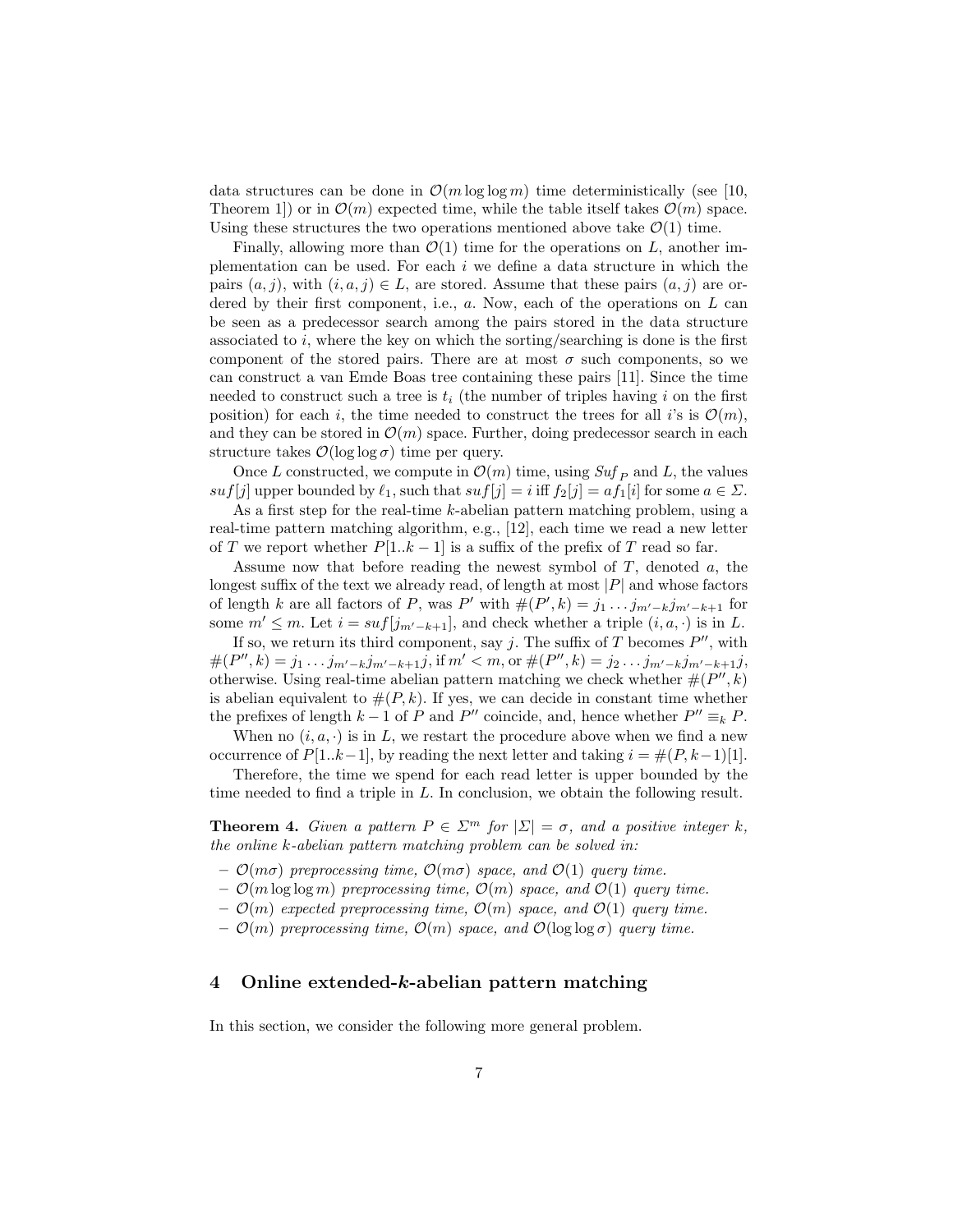*Problem 4.* Preprocess a pattern *P* and an integer *k* such that given a text *T*, in letter by letter manner, to answer at each moment, efficiently, whether the prefix of *T* read so far ends with a factor extended-*k*-abelian equivalent to *P*.

Although the idea used to solve Problem 3 cannot be directly applied in this setting, the strategy stays the same: for every letter of the text *T* we read we check if the suffix of length *P* can be encoded using the letters of  $#(P, k)$ , and use a real-time abelian pattern matching algorithm to tell whether this suffix is extended-*k*-abelian equivalent to *P*. For this we maintain and update for each new letter read, a succinct representation of the longest factor of *P*, with length at most  $k$ , that is a suffix of the prefix of  $T$  read so far.

In addition to the previously mentioned data structures, we now also construct in  $\mathcal{O}(m)$  time the suffix tree of P together with the suffix links (see, e.g., [13]). We say that a node of the suffix tree of *P* corresponds to the factor  $P[i..j]$ iff the path from the root to that node is labelled with  $P[i..j]$ . For the succinct representation of the longest factor of  $P$  with length at most  $k$ , that is a suffix of the prefix of  $T$  read so far, we use the (explicit or implicit) node of the suffix-tree of *P* that corresponds to this factor, together with its length; when that node is implicit, we store the lowest explicit ancestor of this node.

For simplicity, we store the edges of the suffix tree of  $P$  using perfect hashing; we can check in  $\mathcal{O}(1)$  time whether a node is the source of an edge labelled with a certain letter, and simultaneously get the respective target node (when it exists). Also, the longest factor of  $P$  with length at most  $k$ , that is a suffix of the prefix of *T* read so far is called *the P-suffix of that prefix of T*, or *the current P-suffix.* 

*Online Algorithm.* We first remark that if  $P[i..i+\ell-1]$  is the *P*-suffix of  $T[1..j]$ , then the *P*-suffix of  $T[1..j+1]$  has length at most  $\ell+1$ . Therefore, when updating the representation of the current  $P$ -suffix, we just have to find the longest suffix of the previous *P*-suffix that can be extended by the letter  $T[j+1]$ .

We show first how to compute the *P*-suffix of  $T[1..j+1]$  when the succinct representation defined above of the *P*-suffix of *T*[1*..j*], namely  $X = P[i..i+\ell-1]$ , is known. If  $\ell = k$  we use the approach in the previous section. If  $\ell < k$  and  $a = T[j+1]$ , we first try to extend *X* with *a*, and see whether the new string *Xa* is a factor of *P* (an edge whose label starts with *a* leaves the node corresponding to X in the suffix tree of  $P$ ). If yes, then  $Xa$  becomes the current  $P$ -suffix and we update the succinct representation of the factor of *P* according to the node where the aforementioned edge leads. If not, then we try extending the factor  $X[2..\ell]$ with  $a$ . To compute its corresponding node in the suffix tree, we take the lowest explicit ancestor  $N_1$  of the node  $N$  corresponding to  $X$ , and follow its suffix link. This takes us to an explicit node  $N_2$  that corresponds to a prefix of  $X[2..\ell],$ which is not necessarily the lowest explicit ancestor of the node corresponding to that factor. Thus, we use the letters that labelled the path from  $N_1$  to  $N$  (i.e., the remaining suffix of  $X[2..\ell]$ ) to advance in the suffix tree from  $N_2$ , until we reach the node  $N_3$  corresponding to  $X[2..\ell]$ ; we also compute in the same time the lowest explicit ancestor of  $N_3$ . Then we check again if this node is the source of an edge whose label begins with  $a$ . If yes, then we found the current  $P$ -suffix;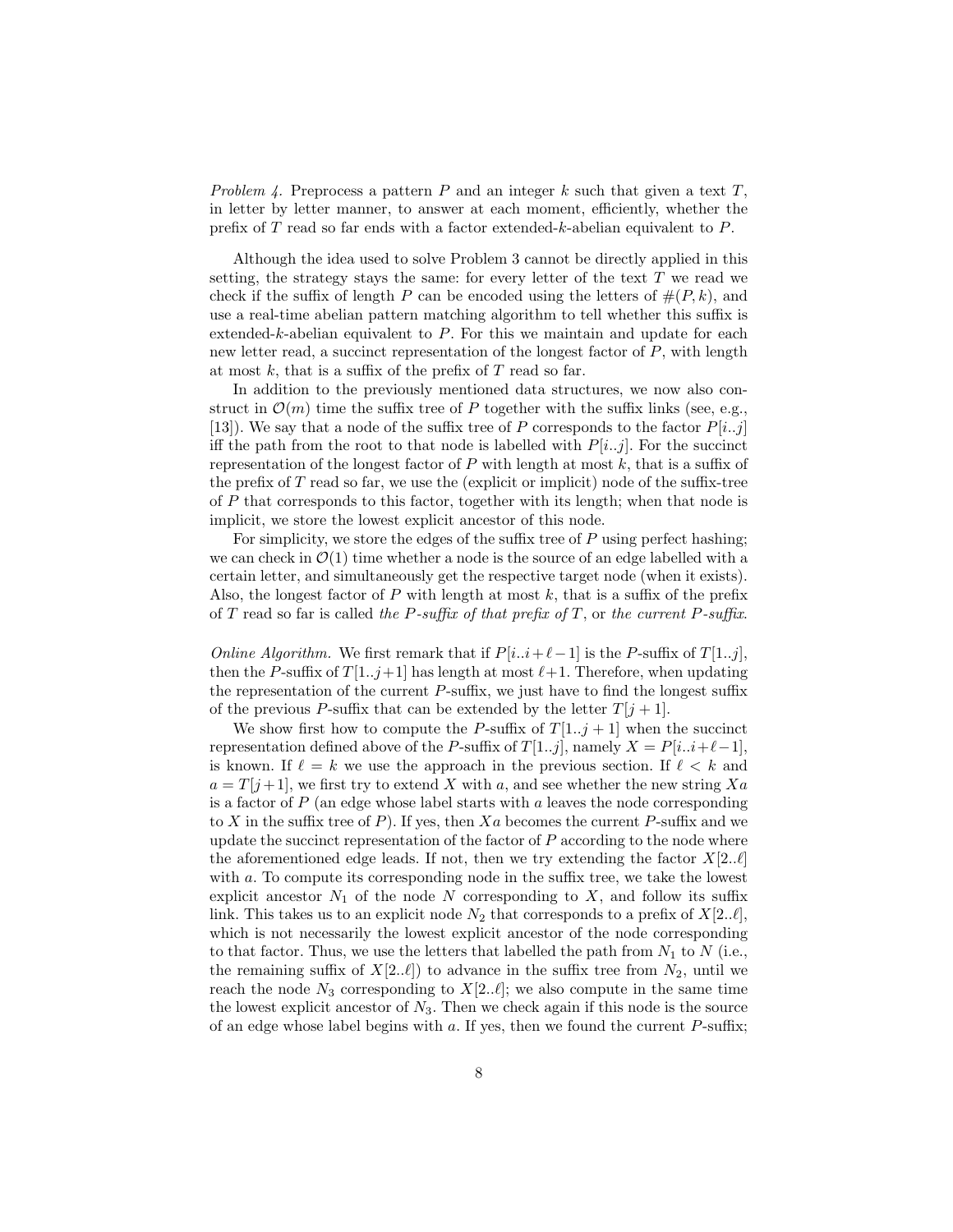this is  $P[i+1..i+\ell-1]a$ , and we, therefore, also have its representation. If not, we repeat the procedure for the factor  $X[3..\ell]$ , now a suffix of  $X[2..\ell]$ , and so on.

It is simpler to compute the total time spent executing all the above algorithm, than upper bound each of the steps. Notice that each symbol of *T* is used only once to go through an edge of the tree. Thus, in total, we make at most  $\mathcal{O}(n)$  steps for this action and only constant time for each of the other steps, which are executed at most  $\mathcal{O}(n)$  times. Therefore, the overall complexity of maintaining the succinct representation of the longest suffix of  $T$  that is a factor of *P* with length at most *k*, is  $\mathcal{O}(n)$ . Using this, together with the approach of the previous section (for  $\ell = k$ ), we get that Problem 4 can be solved in time  $\mathcal{O}(n)$ and space  $\mathcal{O}(m)$ , to which the time and space needed to preprocess the pattern *P* should be added (either  $\mathcal{O}(m \log \log m)$  in a deterministic implementation of the perfect hashing, or  $\mathcal{O}(m)$  expected). The space needed remains  $\mathcal{O}(m)$ .

Other implementations of the set of edges of the suffix tree lead, as previously discussed, to other time complexities: with preprocessing time and space  $\mathcal{O}(m\sigma)$ (resp.  $\mathcal{O}(m)$ ) the algorithm runs in  $\mathcal{O}(n)$  (resp.  $\mathcal{O}(n \log \log \sigma)$ ) time.

*Real-time Algorithm.* For a real-time algorithm, the idea is to report only the factors of *T* that are extended-*k*-abelian equivalent to *P*, thus not update the information after each new read letter, but have it ready whenever a length *k* factor of *P* is found. For this we also need the following data structures from [14]:

**Lemma 5.** We can preprocess a word  $P \in \Sigma^m$  in  $\mathcal{O}(m \log k)$  time and linear *space*  $\mathcal{O}(m)$  *such that, for each i and j with*  $j - i \leq k$ *, we can return in constant time the (explicit or implicit) node of the suffix tree of*  $P$  *corresponding to*  $P[i..j]$ *.* 

Using this we skip the search of the tree for nodes corresponding to the suffixes of the current P-suffix. However, for a constant upper bound on the time needed to perform the update of the representation of the *P*-suffix that we try to maintain, we still have to deal with the unknown number of suffixes of the current P-suffix of  $T[1..j]$ , to determine the *P*-suffix of  $T[1..j+1]$ , when a new letter is read.

First, we maintain a queue of the letters read from *T*. In each step enqueue the new letter, and perform two more checks: 1) check whether the factor of *P* whose representation is stored can be extended by the first element in the queue; if yes, 2) update the  $P$ -suffix and its representation accordingly, delete the first letter from the queue, and repeat the previous check with the current  $P$ -suffix and its representation (also performing the eventual update of the *P*-suffix and of the queue); if no, 2') using the  $\mathcal{O}(1)$  query in Lemma 5, get the node for the longest proper suffix of the factor of  $P$  whose representation we had, and check whether the first letter of the queue extends it.

Since when the current  $P$ -suffix has length  $\ell$  and it cannot be extended the number of suffixes of factors of  $P$  we have to check until reaching again a  $P$ -suffix of length  $\ell$  equals the number of letters read between these two moments, we use the lazy update algorithm described above to update the succinct representation of the current *P*-suffix, and output that we did not find a factor of T that is extended-*k*-abelian equivalent to *P* as long as its length is not *k*; when we reach a length *k* factor, the queue is empty and the succinct representation is that of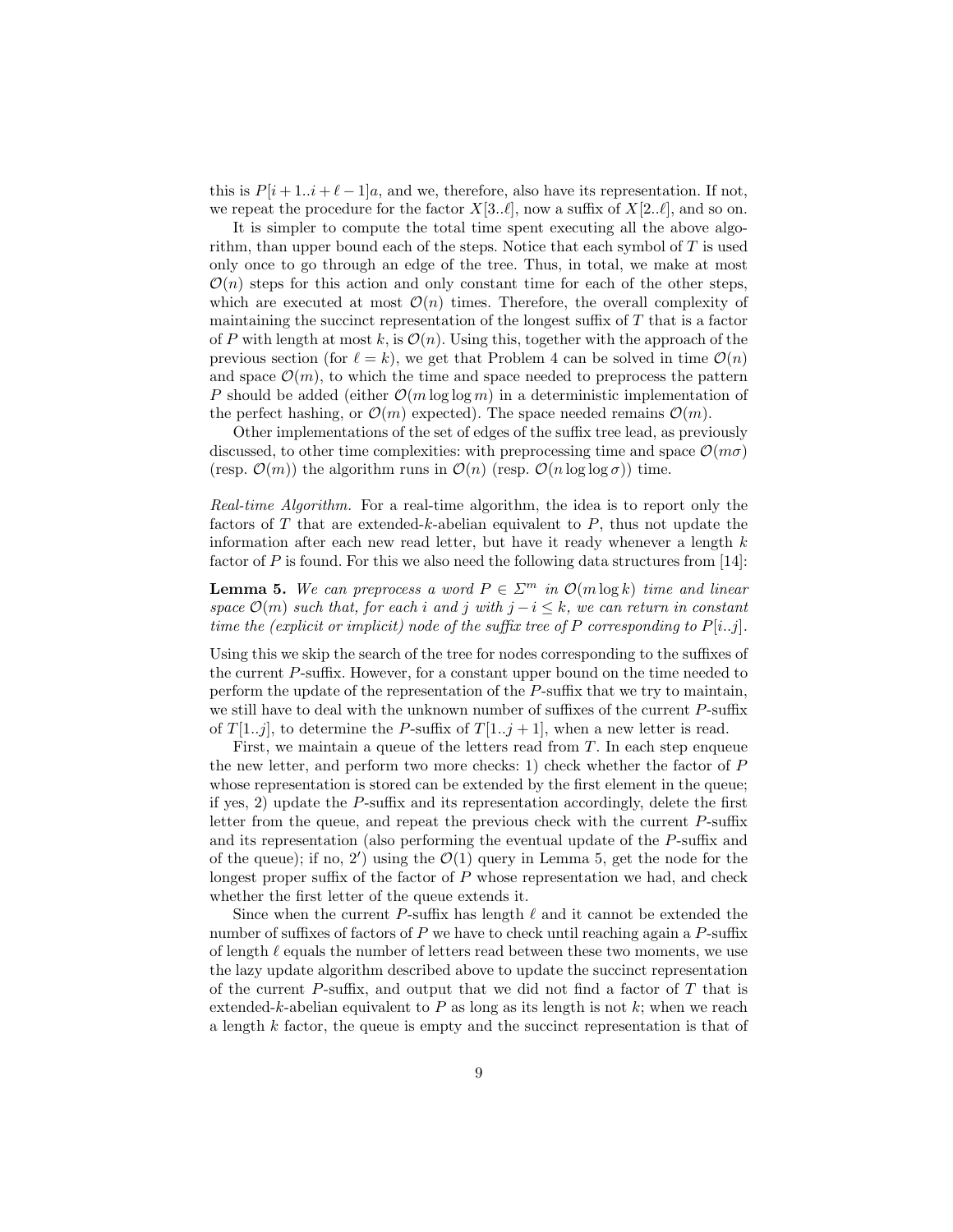the current *P*-suffix of the read prefix. Then we proceed just as in the case of the algorithm for Theorem 4, until the length decreases, and repeat the procedure.

Again, the previous discussion on the implementation of the suffix tree applies. Thus, for a real-time algorithm, the preprocessing uses  $\mathcal{O}(m)$  space and the time needed is  $\mathcal{O}(m(\log k + \log \log m))$  deterministically, or  $\mathcal{O}(m \log k)$  expected.

#### 5 Further Remarks

*Experiments.* We tested the algorithm for Theorem 2 on the E.coli and Vibrio cholera genomes with text sizes 4, 638, 690 and 1, 109, 333, respectively, for  $\Sigma =$ *{*A*,* C*,* G*,* T*}*. Having in mind the DNA sequencing process, one may see our pattern matching problem in the following way: given a template sequence *P*, we want to find out whether the long sequence *T* contains other sequences that may produce the same reads (of length  $k$ ). For exemplification purposes, the pattern  $P$  was chosen so that  $m = 100$  and  $P = T[i..i+m-1]$  for random  $i \in \{1, ..., n-m+1\}$ . The values of *k* were chosen as multiples of 3, considering the normal length of a codon, with the assumption that removing an entire amino acid does not change the structure of a protein as much as the removal of one of the nucleotides from the translating RNA. We looked, as suggested in Remark 2, for factors  $P'$  of *T* such that the sum, over all factors of length *k*, of the absolute values of the differences between the number of occurrences of a factor in  $P'$  and those of the same factor in *P* is upper bounded by some  $\Delta$ . For each values of k and  $\Delta$ , we ran 100 tests. As *P* is a factor of *T*, each test finds at least one match. Fig. 1 reports the average number of matches except for this one occurrence.

| $\Delta$       | E.coli                              |  | Vibrio cholera |             |                |   |   |           |                                      |                     |
|----------------|-------------------------------------|--|----------------|-------------|----------------|---|---|-----------|--------------------------------------|---------------------|
|                |                                     |  | $k=3 k=6 k=9 $ |             | $k=3 k=6 k=9 $ |   |   |           | E.coli Vibrio cholera                | $\sigma^k$<br>$+ k$ |
|                |                                     |  |                |             |                |   |   | 5         |                                      | 5                   |
| lo             |                                     |  | 0.04 0.04 0.04 | 0.01        | 0              |   | 2 | 18        | 18                                   | 18                  |
| 12             |                                     |  | 0.04 0.04 0.04 | 0.01        |                |   |   |           |                                      |                     |
| $\overline{4}$ |                                     |  | 0.04 0.04 0.04 | 0.02        | 0              |   | 3 | 67        | 67                                   | 67                  |
|                |                                     |  |                |             |                |   |   | 260       | 260                                  | 260                 |
| 8              |                                     |  | 0.06 0.04 0.04 | 0.03        | 0              | 0 | 5 | 1.011     | 1.029                                | 1,029               |
| 16             |                                     |  | 0.1 0.05 0.04  | 0.11        | 0              |   |   |           |                                      |                     |
| 32             |                                     |  | 0.16 0.05 0.05 | 0.27        |                |   |   | 4.102     | 4.102                                | 4.102               |
|                |                                     |  |                |             |                |   |   | 16,390    | 16,389                               | 16,391              |
| 64             | 353.2 0.05 0.05                     |  |                | 98.26       |                |   |   | 65,371    | 65,106                               | 65,544              |
|                | 12818576.0910.0410.051              |  |                | 4742.9 0.02 |                |   |   |           |                                      |                     |
|                | 256 18715.59 7.32 0.05 4747.54 1.45 |  |                |             |                | 0 |   | 9 256,559 |                                      | 234,324 262,153     |
|                |                                     |  |                |             |                |   |   |           | Fig. 2. Alphabet size for $\#(w, k)$ |                     |

Fig. 1. Experiments with 100 runs each

|                | 5                                                              | 5      | 5               |  |  |  |  |  |
|----------------|----------------------------------------------------------------|--------|-----------------|--|--|--|--|--|
| $\overline{2}$ | 18                                                             | 18     | 18              |  |  |  |  |  |
| 3              | 67                                                             | 67     | 67              |  |  |  |  |  |
| 4              | 260                                                            | 260    | 260             |  |  |  |  |  |
| 5              | 1,011                                                          | 1,029  | 1,029           |  |  |  |  |  |
| 6              | 4,102                                                          | 4,102  | 4,102           |  |  |  |  |  |
| 7              | 16,390                                                         | 16,389 | 16,391          |  |  |  |  |  |
| 8              | 65,371                                                         | 65,106 | 65,544          |  |  |  |  |  |
| 9              | 256,559                                                        |        | 234,324 262,153 |  |  |  |  |  |
|                | $\sin \cos \theta$<br>$\mathbf{L}$<br>Fic<br>$\lambda$ lebebst |        |                 |  |  |  |  |  |

for  $\#(w, k)$ 

For  $k \geq 6$  the number of matches is quite low. Interestingly, the number of matches for  $\Delta = 256$  is not too far from the expected number of matches, if these tests were run on random data. In that case, as  $m \geq 2k - 2$  and  $\Delta$  is sufficiently large, the problem is degraded to finding exact matches on two factors of length  $k-1$  each. Hence, the probability for a match is upper bounded by  $\sigma^{-2k+2}$ .

Additionally, we tested the extended version of k-abelian matching (Fig. 3). Here, we ignored the requirement of equal prefixes and suffixes of length  $k-1$ .

Please note that for  $\Delta = 256$  there is a match on every factor of *T*. Again, we found only few matches for small values of  $\Delta$ . A reason for this may be the increased number of different length  $k$  factors which appear, in close numbers, in the chosen texts. In Fig. 2 we give the number of different ranks that appeared in  $\#(w, k)$ , together with an upper bound  $\sigma^{k} + k$ . This bound is due to the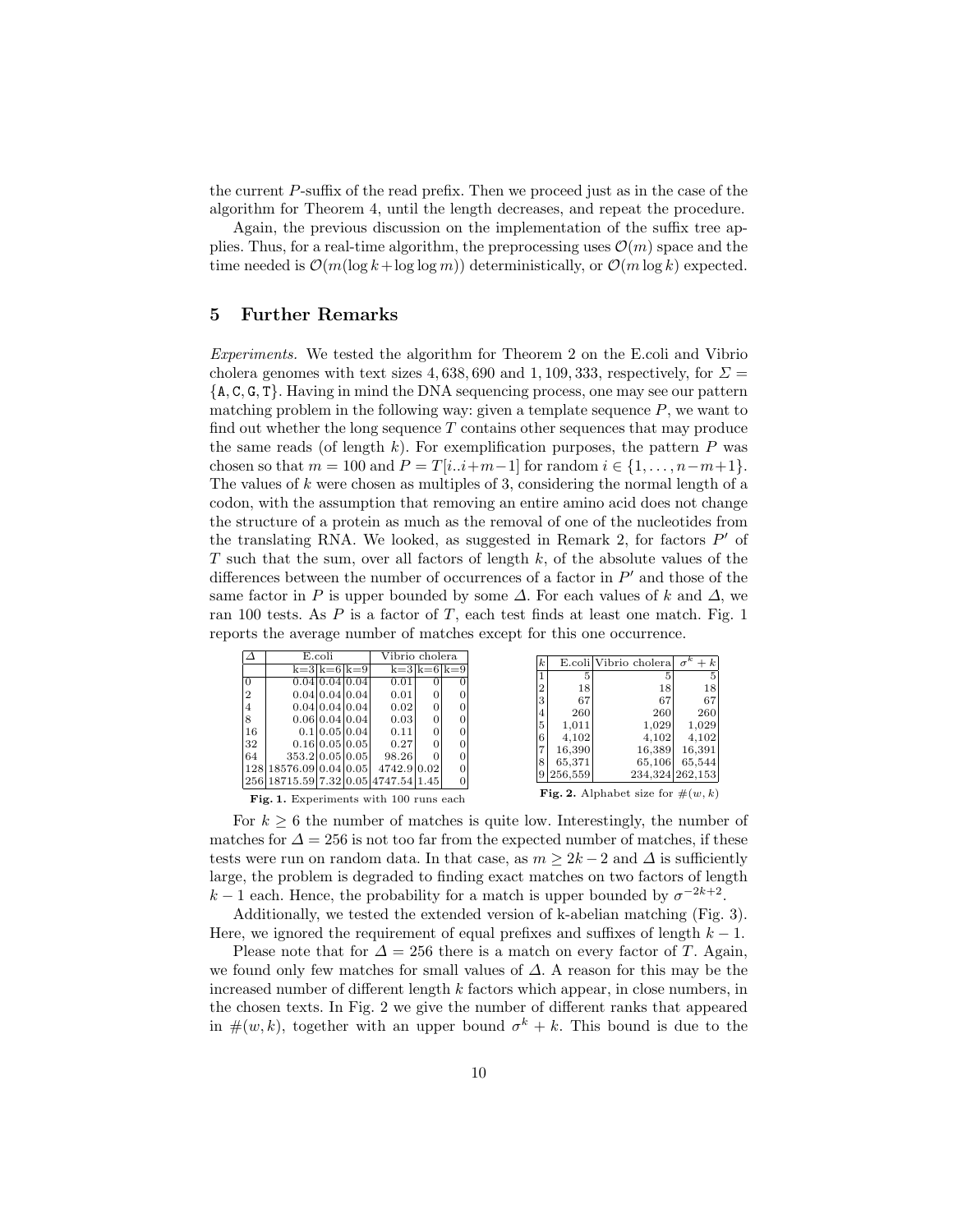|                |            | E.coli  |         | Vibrio cholera    |                         |        |
|----------------|------------|---------|---------|-------------------|-------------------------|--------|
|                | $k=3$      | $k=6$   | $k=9$   | $k=3$             | $k=6$                   | $k=9$  |
| $\Omega$       | 0.07       | 0.04    | 0.04    | 0.02              |                         |        |
| $\overline{2}$ | 2.34       | 2.12    | 2.12    | 2.19              | 2                       | 2      |
| 4              | 4.74       | 4.2     | 4.2     | 4.41              |                         |        |
| 8              | 9.38       | 8.36    | 8.36    | 9.09              | 8.01                    | 8      |
| 16             | 20.44      | 16.76   | 16.68   | 19.38             | 16.05                   | 16     |
| 32             | 48.06      | 33.74   | 33.47   | 46.05             | 32.21                   | 32.01  |
| 64             | 78747.81   | 68.12   | 67.19   | 22283             | 64.98                   | 64.02  |
| 128            | 4594162.28 | 139.14  |         | 135.21 1106909.91 | 139.68                  | 131.16 |
| 256            | 4638591    | 4638591 | 4638591 |                   | 1108151 1108151 1108151 |        |

Fig. 3. Disregarding matches on prefixes and suffixes, 100 runs each

fact that there are at most  $\sigma^k$  factors of length k, and additionally k factors containing 0. The number of occurrences are quite close to the upper bound.

A motivation for the very rare occurrences of some pattern in an arbitrary text comes also from an analytical analysis of the probability of a match in the latter setting; given the dependencies among the letters of  $#(T, k)$ , the problem can be seen in terms of a Markov source of order  $k-1$ . Another, more loose view of the problem, would be in the form of the string matching over reduced set of patterns problem, when the set of independent length *k* factors occurring at positions  $kj + 1$  in the pattern, for  $j \geq 0$ , is the one that we look for within a factor of length  $|P|$  in the text. However, this second model is not tight as it does not consider the fact that each factor of length *k* is influenced by the preceding  $k-1$  factors of length k. For more details, we recommend [15, Sect. 7.2–7.3].

*Index structures.* A problem worth considering in this context, and that was recently considered in the context of abelian pattern matching [16, 17], is that of building index structures for *k*-abelian pattern matching. Basically, now we are given a positive integer *k* and a text *T*, and we want to preprocess the text such that we can answer quickly queries in which we are given a pattern *P* and have to report whether *T* has a factor that is *k*-abelian to *P*. Recall our assumption that the alphabet of *T* and of the query-patterns is integer.

Generally, we can approach the problem as follows. Following the solution of the online pattern matching problem, we consider the sets of letters  $\{1, \ldots, \ell_1\}$ of  $\#(T, k-1)$  and  $\{1, \ldots, \ell_2\}$  of  $\#(T, k)$ , where  $\ell_1 \leq \ell_2 + 1 \leq n - k + 2$ . Let  $f_1[i]$  (resp.,  $f_2[i]$ ) be the factor of length  $k-1$  (resp.,  $k$ ) of *T*, whose rank in the lexicographically ordered set of all factors of length  $k-1$  (resp., k) of *T* is *i*. We construct  $Suf_T$  and the list  $L = \{(i, a, j) | 1 \le i \le \ell_1, 1 \le j \le \ell_2, a \in \Sigma, \text{ and }$  $f_1[i]a = f_2[j]$ , and implement *L* such that we can test efficiently whether there is a triple  $(i, a, \cdot)$  in *L*, and, if so, to find efficiently its third component.

Assume we use perfect hashing to store the edges of the suffix tree of *T* and the list *L*. Then, given a pattern  $P \in \mathbb{Z}^m$ , we find in time  $\mathcal{O}(k)$  an occurrence of  $P[1..k-1]$  in  $T$  (if none exists, then no factor of  $T$  is k-abelian equivalent to *P*). Next, reading  $P[k..m]$  letter by letter, and checking the list *L*, we can produce  $\#(P, k)$  in  $\mathcal{O}(m-k)$  time. Hence the problem is reduced to producing an index of  $\#(T,k)$ , useful to check efficiently whether a factor abelian equivalent to  $#(P, k)$  occurs in  $#(T, k)$ . Clearly, the classical abelian matching approach can be slightly adapted so we can check whether the length  $k-1$  prefix of  $P$  matches the length  $k-1$  prefix of the factor identified in *T*. Again, the preprocessing time depends on the implementation of the suffix tree of  $T$  and the list  $L$  (see the discussions in the previous sections); the query time is obtained by adding up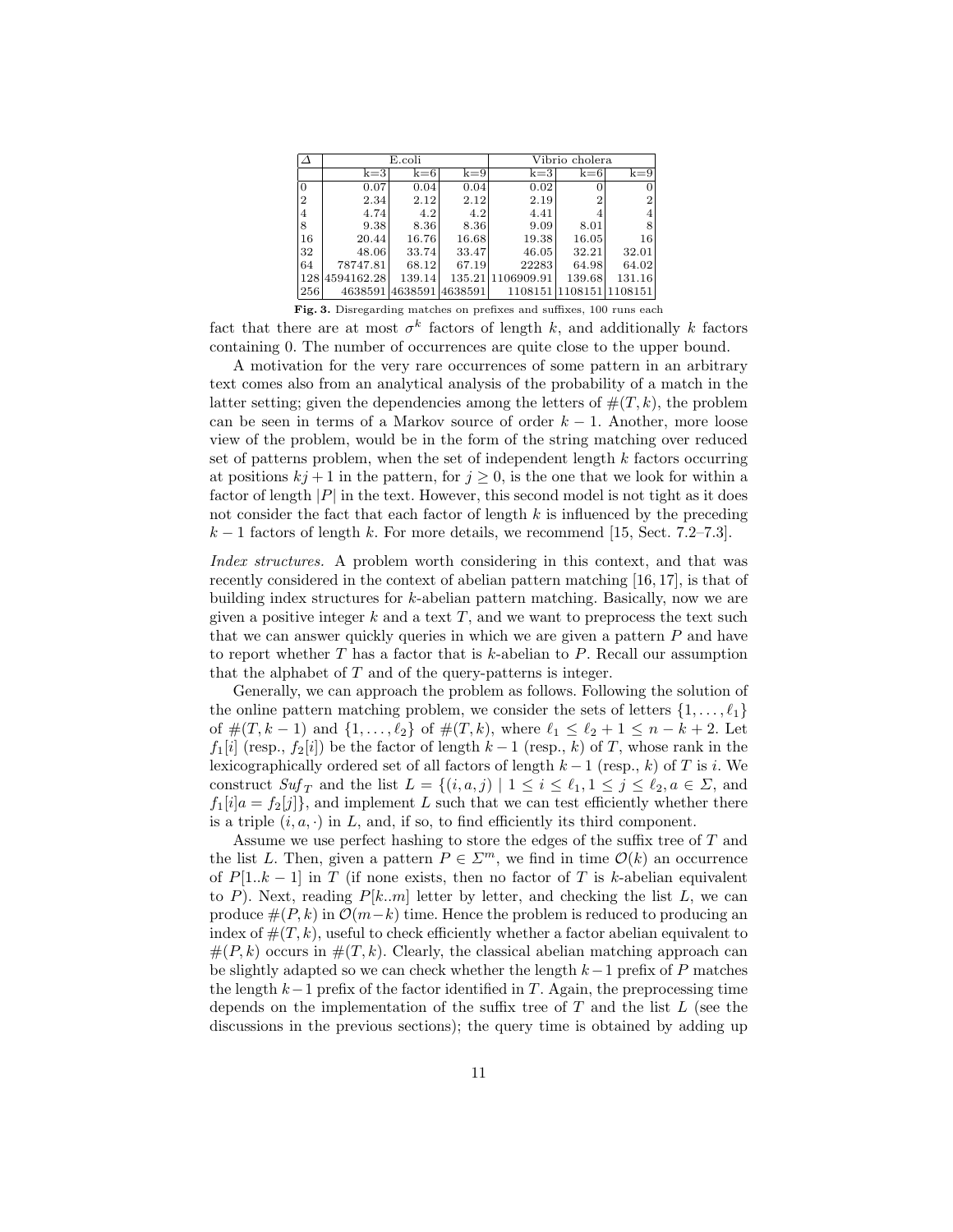the time needed to locate  $P[1..k-1]$  in *T*, then to compute  $\#(P, k)$ , and, finally, to answer the abelian pattern matching query for the text  $#(T,k)$  and pattern  $#(P, k)$ . Such an abelian pattern matching query is answered in  $\mathcal{O}(n - k + 1)$ time, for  $\#(T,k)$  and  $\#(P,k)$  over an integer alphabet. Unfortunately, not much is known about building indexes for abelian pattern matching when the alphabet is integer. However, it is our hope that since the letters of  $\#(T, k)$  or  $\#(P, k)$  do not occur in an arbitrary order (the alphabet they are defined on is not a random integer alphabet), we could solve the indexing problem faster than the naive approach. It is worth mentioning that  $\#(T, k)$  and  $\#(P, k)$  are words over large alphabets, even if one assumes that  $\Sigma$  is constant (the letters of the encodings are words in  $\Sigma^k$ , which is not of constant size when *k* is not a constant).

#### References

- 1. Huova, M., Karhumäki, J., Saarela, A., Saari, K.: Local squares, periodicity and finite automata. In: Rainbow of Computer Science. Springer (2011) 90–101
- 2. Huova, M., Karhumäki, J., Saarela, A.: Problems in between words and abelian words: *k*-abelian avoidability. Theor. Comput. Sci. 454 (2012) 172–177
- 3. Mercas, R., Saarela, A.: 3-abelian cubes are avoidable on binary alphabets. In: DLT 17. LNCS 7907 (2013) 374–383
- 4. Rao, M.: On some generalizations of abelian power avoidability. Preprint (2013)
- 5. Karhumäki, J., Puzynina, S., Saarela, A.: Fine and Wilf's theorem for *k*-abelian periods. In: DLT 16. LNCS 7410 (2012) 296–307
- 6. Karhumäki, J., Saarela, A., Zamboni, L.Q.: On a generalization of abelian equivalence and complexity of infinite words. J. Combin. Theory Ser. A 120(8) (2013) 2189 – 2206
- 7. Gusfield, D.: Algorithms on strings, trees, and sequences: computer science and computational biology. Cambridge University Press, New York (1997)
- 8. Kärkkäinen, J., Sanders, P., Burkhardt, S.: Linear work suffix array construction. Journal of the ACM 53 (2006) 918–936
- 9. Cummings, L.J., Smyth, W.F.: Weak repetitions in strings. J. Combin. Math. Combin. Comput 24 (1997) 33–48
- 10. Ružić, M.: Constructing efficient dictionaries in close to sorting time. In: Automata, Languages and Programming. LNCS 5125. Springer (2008) 84–95
- 11. van Emde Boas, P.: Preserving order in a forest in less than logarithmic time. In: SFCS 16, IEEE Computer Society (1975) 75–84
- 12. Breslauer, D., Grossi, R., Mignosi, F.: Simple real-time constant-space string matching. In: CPM 22. LNCS 6661. Springer (2011) 173–183
- 13. Maaß, M.G.: Computing suffix links for suffix trees and arrays. Inf. Process. Lett. 101(6) (2007) 250–254
- 14. Gawrychowski, P., Lewenstein, M., Nicholson, P.K.: Weighted level ancestors in suffix trees. Preprint  $(2014)$
- 15. Lothaire, M.: Applied Combinatorics on Words. Cambridge University Press, Cambridge, New York (2005)
- 16. Kociumaka, T., Radoszewski, J., Rytter, W.: Efficient indexes for jumbled pattern matching with constant-sized alphabet. In: ESA 21. LNCS 8125 (2013) 625–636
- 17. Gagie, T., Hermelin, D., Landau, G.M., Weimann, O.: Binary jumbled pattern matching on trees and tree-like structures. In: ESA 21. LNCS 8125 (2013) 517–528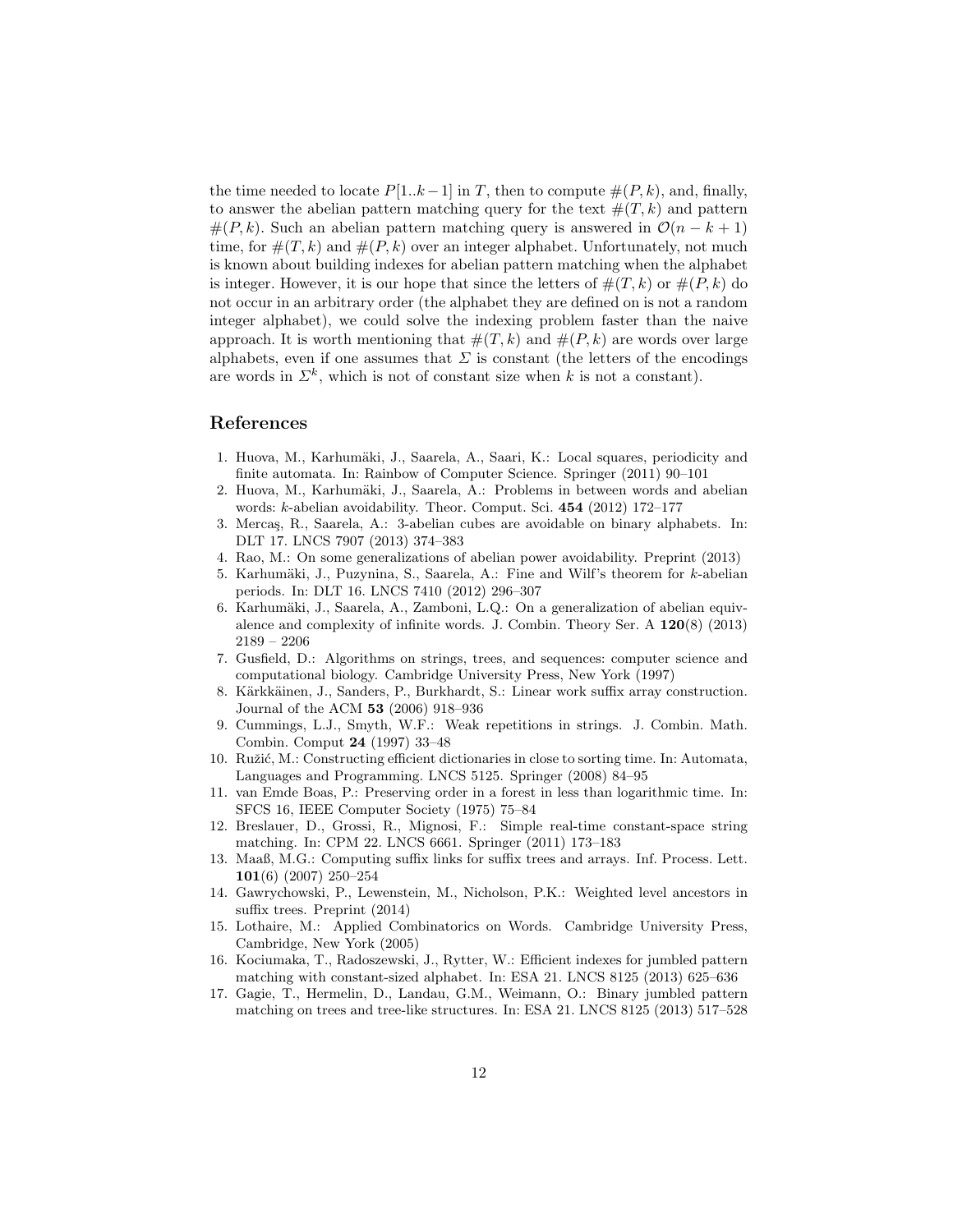#### 6 Appendix

#### *Proof of Theorem 1*

Say that  $|P| = m$  and  $|T| = n$ . We define two arrays  $\pi_1$  and  $\pi_2$ , each with  $\sigma$ elements. The first array  $\pi_1$  is the Parikh vector of *P*, while  $\pi_2$  is initially the Parikh vector of *T*[1*..m*].

Define  $\delta = \sum_{a \in \Sigma} |\pi_1[a] - \pi_2[a]|$ . If  $\delta = 0$ , then we conclude that  $P \equiv_1 T[1..m]$ .<br>Further, we read the word *T* letter by letter, from left to right, starting with the  $m + 1$ <sup>th</sup> letter. The variable  $\delta$  is updated as follows when the  $k$ <sup>th</sup> letter of *T* is read, for  $k > m$ . If the  $k^{th}$  letter of *T* is *a* and the  $(k - m)^{th}$  letter of *T* was *b*, then we decrease  $\pi_2[b]$  by 1 and increase  $\pi_2[a]$  by 1; thus, the value of  $\delta$  is updated accordingly (basically, we just have to subtract from  $\delta$  the initial values of  $|\pi_1[a] - \pi_2[a]|$  and  $|\pi_1[b] - \pi_2[b]|$  and then add the updated values). Clearly, if after the  $k^{th}$  letter of  $T$  was read and the updates were performed we have  $\delta = 0$ , then  $P \equiv_1 T[k - m + 1..k].$ 

Clearly, this process takes  $\mathcal{O}(n+m)$  time.

$$
\square
$$

#### *Proof of Lemma 2*

We compute the suffix array  $Suf_w$  and the array  $lcp_w$  for the word w. As a consequence, we can determine the ranks  $rank(i)$  of the corresponding factors  $w[i+1..i+k]$  in the set

$$
S = \{w[i+1..i+k] \mid 0 \le i \le n-k\},\
$$

as follows.

By Lemma 1, the suffixes of  $w$  that begin with the same factor of length  $k$ form a contiguous group in  $\mathit{Suf}_w$ . Thus, we identify in the suffix array of w the contiguous groups of suffixes that share a common prefix of length  $k$ , and then assign to each of these groups (as they occur when traversing the suffix array of w from left to right) consecutive natural numbers, starting with 1; the suffixes of length less than *k* are not taken into account.

Formally, we start with  $r = 0$  and  $i = 1$ . While  $|w[Suf[i]..n]| < k$  we increase the value of *i* by 1. Assume we reached a value of *i* such that  $|w[Suf[i].n]| \geq k$ . In this case, we increase *r* by 1, we define  $rank(Suf[i]) = r$ , and, then, increase *i* with 1. While  $lcp_w[i] \geq k$ , we assign  $rank(Suf[i]) = r$ . As soon as we reached an *i* such that  $|w[Suf[i]..n]| < k$  or  $lcp_w[i] < k$ , we restart the process with the current values of *r* and *i*. current values of  $r$  and  $i$ .

#### *Proof of Lemma 4*

We construct the word  $w = w_1 0 w_2$ , and we compute its suffix array. Next, we compute  $\#(w, k)$ ; this word has length  $2n - k + 2$ .

We now set

$$
w'_1 = #(w, k)[1..n - k + 1],
$$
 and  
 $w'_2 = #(w, k)[n + 2..2n - k + 2].$ 

Intuitively,  $w'_1$  is an encoding of  $w_1$  that is very similar to the encoding  $\#(w_1, k)$ , only that in assigning ranks to the suffixes of  $w_1$  we took into account also the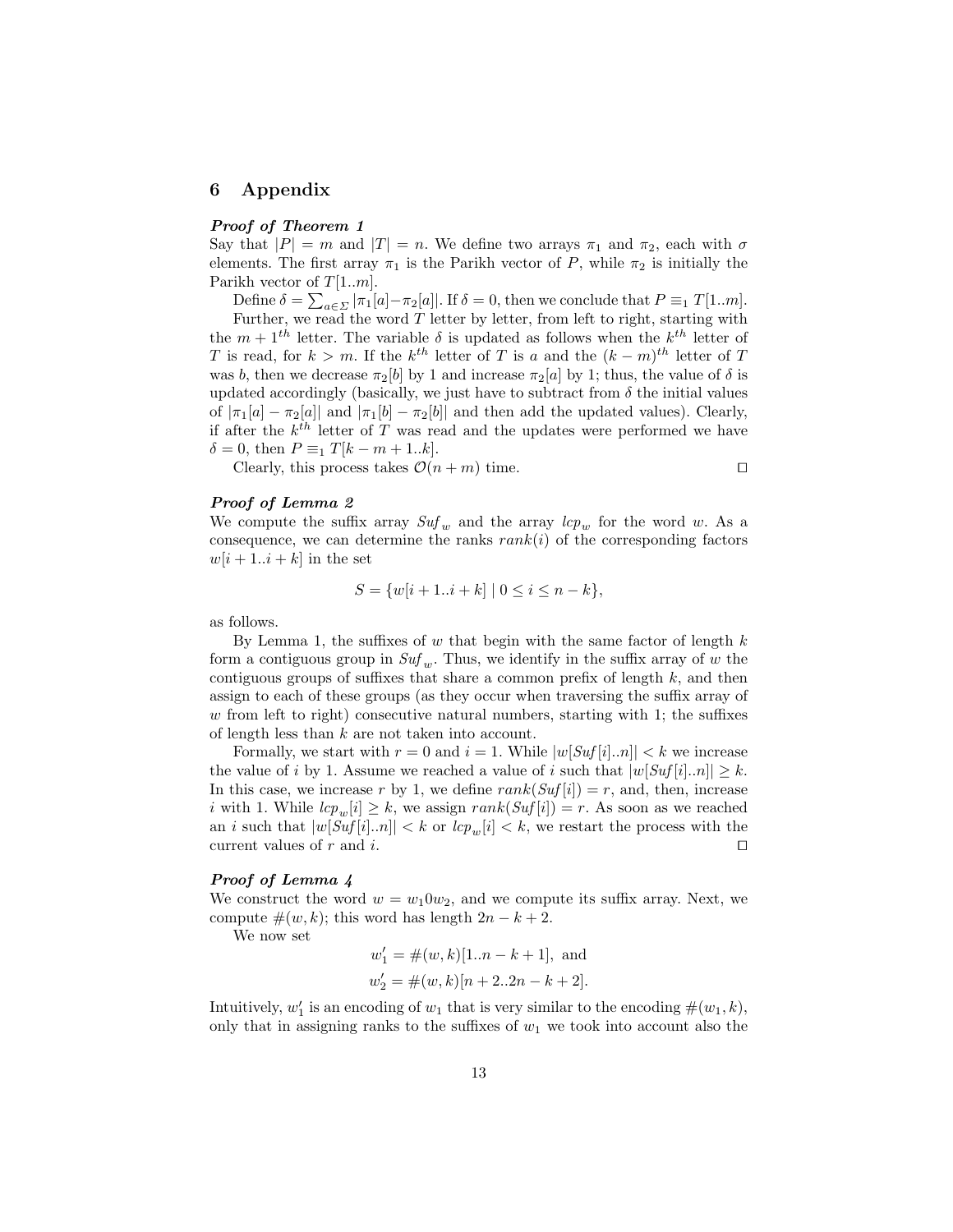suffixes of  $w_2$ ; similarly,  $w_2'$  is an encoding of  $w_2$  when taking into account also the suffixes of  $w_1$ ; moreover, both encodings disconsider all letters of  $\#(w, k)$ that contain a 0. Accordingly, the fact that  $w'_1$  and  $w'_2$  contain exactly the same letters is equivalent to them having exactly the same multi-set of factors of length k. Note that  $w'_1$  and  $w'_2$  can be computed in linear time, as they only require the computation of  $\#(w, k)$ .

Finally, we remark that  $w_1 \equiv_k w_2$  if and only if  $w_1[1..k-1] = w_2[1..k-1]$ ,  $w_1[n - k + 1..n] = w_2[n - k + 1..n]$ , and  $w'_1 \equiv_1 w'_2$ . This last equality can be clearly tested in linear time, using for example Theorem 1.  $\Box$ 

#### *Proof of Corollary 1*

Just as before, we first create the encoding  $\#(w, k)$  associated to *w* as well as the  $\mathit{Suf}_w$  and  $\mathit{LCP}_w$  structures.

Next, using the result of [9], we find all abelian powers in  $\#(w, k)$  in  $\Theta((n (k+1)^2$ ). Note that these comprise of all abelian repetitions that have length at least *k*. For each abelian repetition *u*, using  $LCP_w$  queries, check if in *w*, for *u'*, the factor of *w* that has been encoded by *u*, all of the consecutive occurrences of its abelian root share both the same prefixes, as well as the suffixes of length  $k-1$  match. This is done in constant time per query, thus we still need only  $\mathcal{O}((n-k+1)^2)$  time. Every time the answer is positive, we add u' to a set *S* consisting of all *k*-abelian repetitions. Please note that in fact our prefix and suffix checks are quite easy as the algorithm proposed in  $[9]$  consists in fact of a linked list of abelian squares. Thus, our check is performed for each of these abelian squares in constant time, summing up to  $\Theta((n - k + 1)^2)$ .

Finally, we have to take care of all *k*-abelian powers that have length less than *k*. However, these comprise of all the classical powers. In [*Crochemore, An Optimal Algorithm for Computing the Repetitions in a Word. Inf. Process.* Lett., 12 (5), 1981, 244–250, an optimal  $\mathcal{O}(n \log(n))$  algorithm doing this has been given. Moreover, since all powers are given in the form  $(i, p, e)$ , where  $i$ is the position where the repetition occurs,  $p$  it's period, and  $e$  its exponent, choosing the ones that have length less than *k* is trivial as we only need to check if  $k - 1 \leq p \cdot e$ . Therefore, by adding to *S* all of those that fulfil this property proves our result. proves our result.

#### *Proof of Theorem 3*

Just like before, we first construct the word  $w = u0v$ , its suffix array  $Suf_w$ , and *LCP <sup>w</sup>* data structures.

Note that, due to Lemma 1, if there exists a positive integer *k* such that  $u \equiv_k v$ , then the suffixes of both *u* and *v* that share a common prefix of length at least *k* are grouped together (i.e., occur on consecutive positions) in  $\mathit{Suf}_w$ . Also, if *k* is maximum such that  $u \equiv_k v$ , then the suffixes of length at most  $k-1$ of *u* and *v* coincide, and if we truncate the suffixes of *u* and *v* to length  $k$ , then we should obtain exactly the same multi-set for each of the two words.

Following this remark, we proceed as follows. We first split the suffix array of  $w$  into two separate new arrays: one of them contains suffixes that correspond to  $u$  and the other one contains the suffixes corresponding to  $v$ . Each of the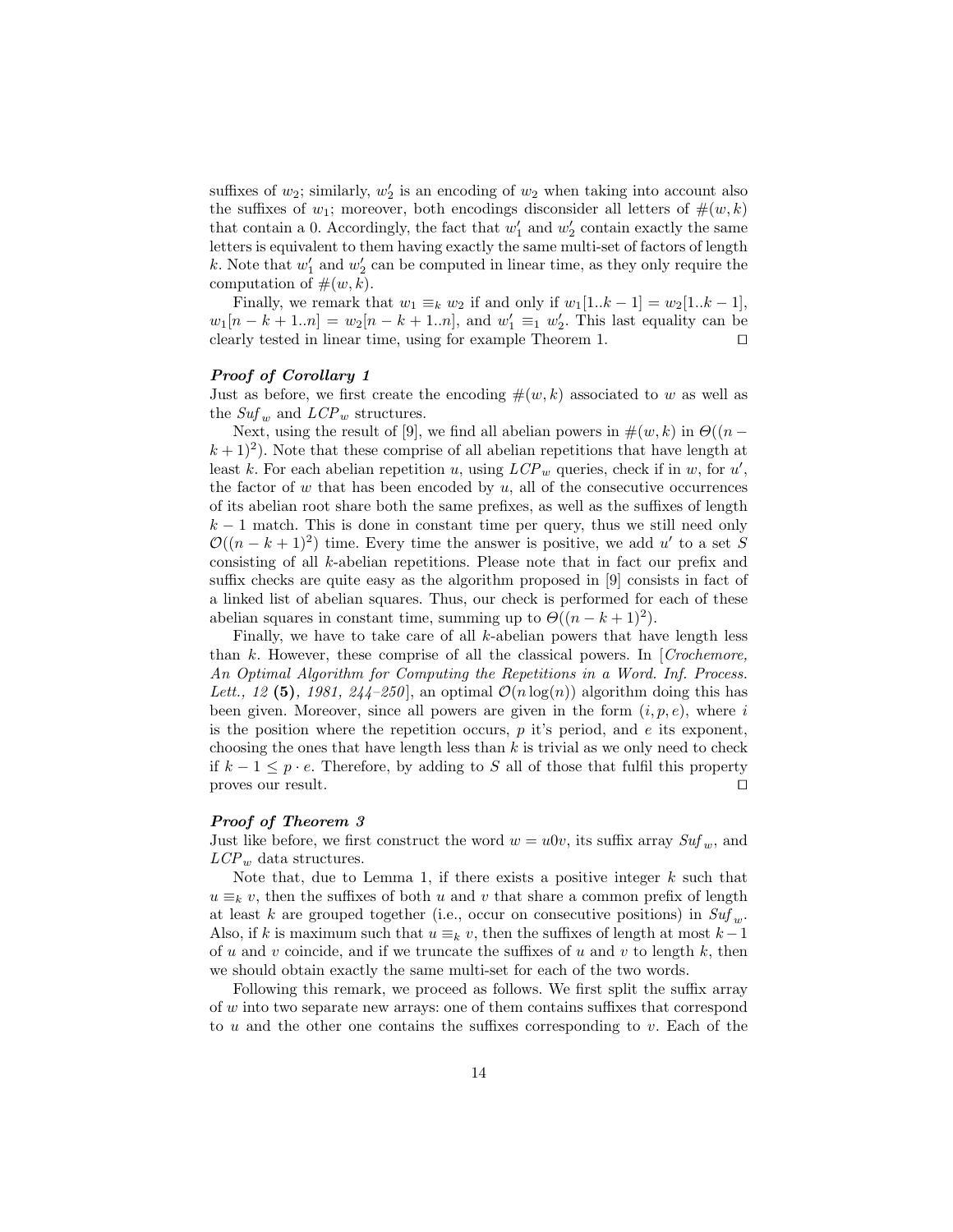two arrays has exactly  $n - k + 1$  elements. Looking at these two arrays, we can compute in linear time the maximum  $\ell_1$  such that the suffixes of length  $\ell_1 - 1$ of *u* and *v* coincide; then we compute, still in linear time, a value  $\ell_2$  such that the prefixes of length  $\ell_2 - 1$  of *u* and *v* coincide. We take  $\ell = \min{\ell_1, \ell_2}$ . The maximum value *k* such that  $u \equiv_k v$  is at most  $\ell$ , by the definition of *k*-abelian equivalence. Further, going simultaneously through the sorted suffixes of  $u$  and *v* we compute the longest common prefix of the  $i^{th}$  suffix of *u* (in lexicographic order) and of the  $i^{th}$  suffix of  $v$ ; the value obtained each time upper bounds, just like  $\ell$ , the value  $k$  that we are looking for. These values can be computed in linear time, using the two arrays we constructed in order to access in constant time the lexicographically  $i^{th}$  suffixes of the two words, and *LCP* queries for  $w = u0v$  to actually compute their longest prefixes.

If the lexicographically  $i^{th}$  suffix of *u* equals the lexicographically  $i^{th}$  suffix of *v*, for all *i*, then  $u \equiv_n v$ . For the sake of generality, let us assume this is not the case. Let  $\ell'$  be the minimum value for which there exists *i* such that the  $i^{th}$ suffix of *u* shares a common prefix of length exactly  $\ell'$  with the  $i^{th}$  suffix of *v*  $($ the suffixes are again counted in lexicographical order), but both suffixes have length at least  $\ell' + 1$ . We claim that the value *k* we were looking for is  $\min{\ell', \ell}$ .

Indeed, it is not hard to see that  $u \equiv_s v$  for all positive integers  $s \leq \min\{\ell', \ell\}.$ If  $\ell \leq \ell'$ , and if  $s > \ell$ , then there exists *s'* such that  $s - 1 \geq s' > \ell - 1$  and the suffixes or prefixes of length  $s'$  of  $u$  and  $v$  are not equal. This is in contradiction with the definition of  $\equiv_s$ . If  $\ell > \ell'$ , and if  $s > \ell$ , then there exists *i* such that the prefix of length  $s$  of the lexicographically  $i^{th}$  suffix of  $u$  does not coincide with the prefix of same length of the lexicographically  $i^{th}$  suffix of  $v$ , so by truncating the suffixes of  $u$  and  $v$  to length  $s$ , we do not obtain exactly the same multi-set. This is yet another contradiction to the definition of  $\equiv_s$ .

An algorithm that solves Problem 2 works, thus, as follows. We first compute in linear time the values  $\ell$  and  $\ell'$ , and then return the value  $k$  we were looking for as  $\min{\ell, \ell'}$ . The whole algorithm takes  $\mathcal{O}(n)$  time, clearly, and produces the desired output, by the previous arguments.  $\Box$ 

#### *Proof of Theorem 4*

First, note that for  $k = 1$ , the result of Theorem 1 holds for the real-time version of Problem 3, as well (see the proof of Theorem 1 in the Appendix).

The solution for  $k > 1$  is based on the *k*-encoding strategy used already in the previous sections. We consider the sets of letters  $\{1, \ldots, \ell_1\}$  of  $\#(P, k-1)$ and  $\{1, ..., \ell_2\}$  of  $\#(P, k)$ , where  $\ell_1 \leq \ell_2 + 1 \leq m - k + 2$ . Recall that  $i \in$  $\{1, \ldots, \ell_1\}$  (respectively,  $i \in \{1, \ldots, \ell_2\}$ ) is the rank of a factor of length  $k-1$ (respectively, *k*) of *P*, in the lexicographically ordered set of all factors of length  $k-1$  (respectively, k) of *P*. Let  $f_1[i]$  (respectively,  $f_2[i]$ ) be the length  $k-1$ (respectively, *k*) factor of *P*, whose position in the lexicographically ordered set of factors of length  $k-1$  (respectively, k) of P is *i*.

Further, we compute the list of triples

$$
L = \{(i, a, j) \mid 1 \le i \le \ell_1, 1 \le j \le \ell_2, a \in \Sigma, \text{ and } f_1[i]a = f_2[j]\}.
$$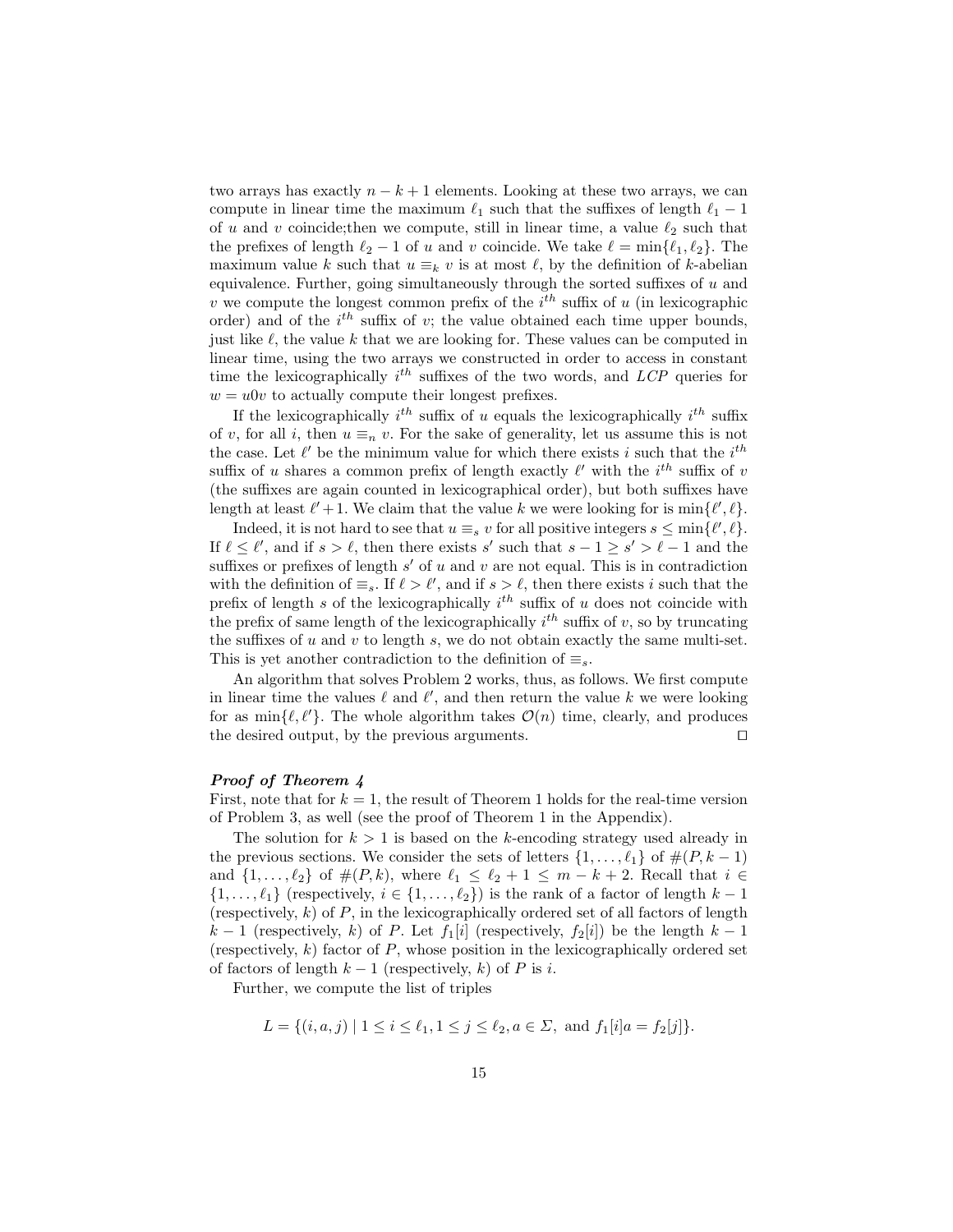The suffixes of *P* that share the same prefix of length  $k-1$  form a contiguous subarray of the suffix array of  $P$ , according to Lemma 1. Moreover, each of these groups can be split into several subgroups, that come one after the other in the suffix array, based on the letter following the common prefix. Accordingly, these subgroups correspond to the groups of suffixes that share a common prefix of length *k*, ordered lexicographically. Computing the subgroups corresponding to a group of suffixes takes linear time, in the size of the group, thus  $\mathcal{O}(m)$ , altogether. Therefore, we can compute all elements of *L* in linear time, as well, and collect them in a linked list, for instance.

Alternatively, one can see *L* as the set of the (explicit or implicit) edges that connect (explicit or implicit) nodes of depth  $k-1$  to (explicit or implicit) nodes of depth  $k$  in the suffix tree constructed for  $P$ .

Now, we discuss several ways of implementing  $L$  so we can efficiently test whether there is a triple  $(i, a, \cdot)$  in *L*, and, if so, quickly find its third component.

One way is to implement an  $m \times \sigma$  table  $M[\cdot][\cdot]$ , where  $M[i][a] = j$  if and only if  $(i, a, j) \in L$ . In this case, both operations mentioned above take constant time, while constructing this data structure takes  $\mathcal{O}(m\sigma)$  time and space.

As the components of all the triples of *L* are numbers between 1 and *m*, and *L* has at most *m* elements, we can also use perfect hashing to construct a hash table and a dictionary search data structure, useful to do the above mentioned operations in  $\mathcal{O}(1)$  time. The construction of these data structures can be done in  $\mathcal{O}(m \log \log m)$  time deterministically (see [10, Theorem 1]) or in  $\mathcal{O}(m)$  expected time, while the table itself occupies  $\mathcal{O}(m)$  space. Basically, they are used as follows. In the dictionary we store all the pairs  $(i, a)$  such that there is a triple  $(i, a, j)$  in L. We also store an *m*-positions array  $W[\cdot]$  such that  $W[k] = j$  if and only if the hash code of  $(i, a)$  is *k* and  $(i, a, j) \in L$ . Using these structures it is immediate how the two operations mentioned above are executed in constant time.

Finally, allowing more than constant time for the operations to be performed on *L* (which translates in having a near-real-time algorithm solving the *k*-abelian pattern matching problem), another implementation can be used. For each *i* we keep a data structure in which the pairs  $(a, j)$ , with  $(i, a, j) \in L$ , are stored. We can assume that we get these pairs  $(a, j)$  ordered by their first component, namely *a*. Now, each of the operations to be performed on *L* can be seen as a predecessor search among the pairs stored in the data structure associated to *i*, where the key on which the sorting/searching is done is the first component of the stored pairs. As these components are at most  $\sigma$ , we can construct a van Emde Boas tree containing the aforementioned pairs [11]. Since the time needed to construct such a tree is *t<sup>i</sup>* (the number of triples having *i* on the first position) for each *i*, the time needed to construct the trees for all *i*'s is  $\mathcal{O}(m)$ , and they can be stored in  $\mathcal{O}(m)$  space. Further, doing predecessor search in each of these structures takes  $\mathcal{O}(\log \log \sigma)$  time per query.

Once *L* constructed, we also compute for each *j* with  $1 \leq j \leq \ell_2$  the positive values *suf*[*j*] and *pref*[*j*], both upper bounded by  $\ell_1$ , such that  $suf[j] = i$  if and only if  $f_2[j] = af_1[i]$  for some  $a \in \Sigma$ , while  $pref[j] = i$  if and only if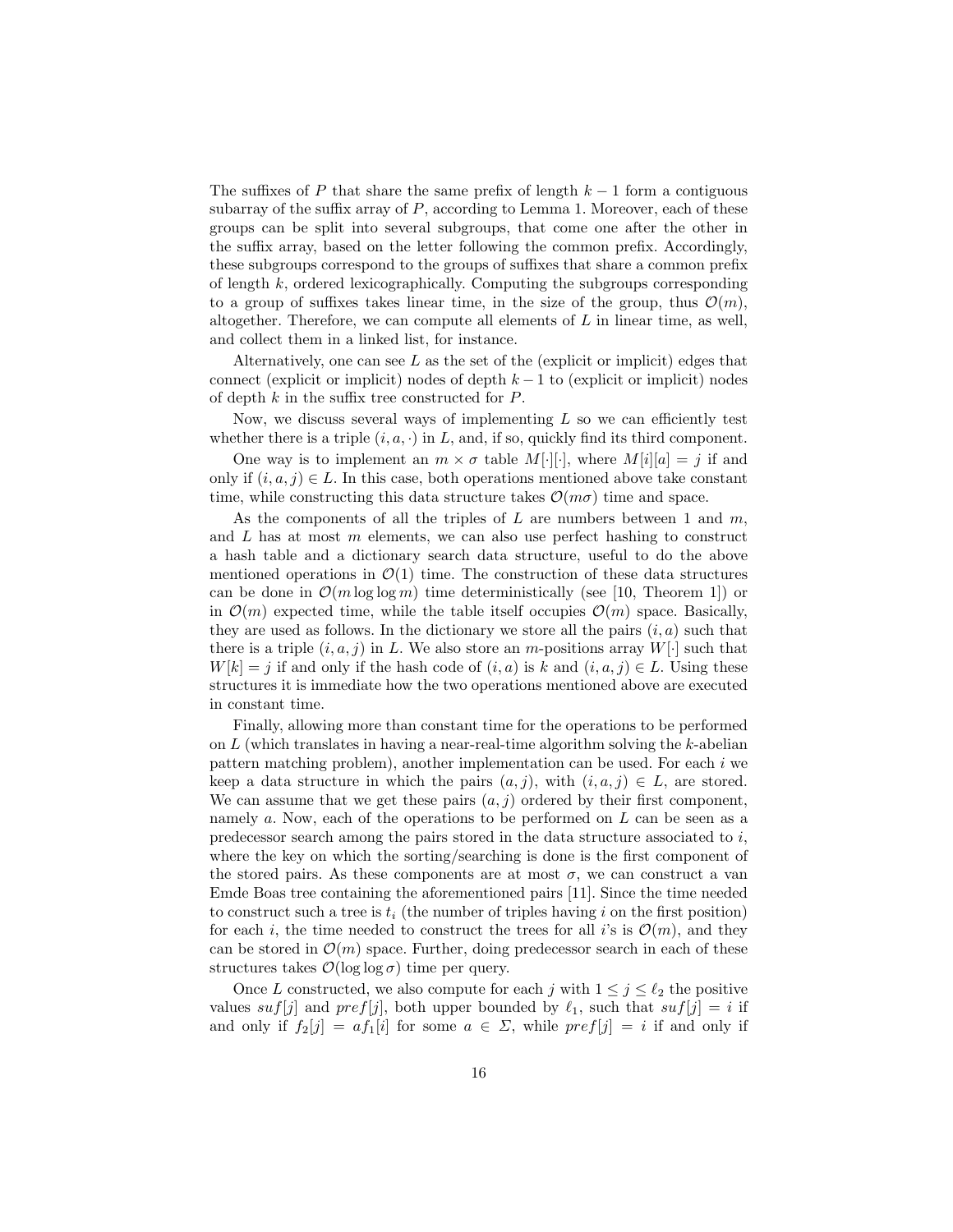$f_2[j] = f_1[i]a$ . All these values are easily computed in linear time, using the suffix array of  $P$ , and the list  $L$ .

Now, we explain how the real-time *k*-abelian pattern matching problem is solved. As a first step, each time we read a new letter of *T* we report whether the prefix of length  $k-1$  of *P*, namely  $P[1..k-1]$ , is a suffix of the prefix of *T* read so far. For this we can use a real-time pattern matching algorithm, e.g., [12].

Next, assume that, before reading the new symbol of  $T$ , the longest suffix of the part of *T* we already read, with length at most *|P|* and whose factors of length *k* are all factors of *P*, was *P*<sup> $\prime$ </sup> such that  $#(P', k) = j_1 \dots j_{m'-k} j_{m'-k+1}$ , for some  $m' \leq m$ . Assume that now we read the letter *a*. We take  $i = \frac{suf[j_{m'-k+1}]}{m}$ , and check whether a triple  $(i, a, \cdot)$  exists in  $L$ .

If so, we return its third component, say *j*. The suffix of *T* becomes  $P''$ , with

$$
#(P'', k) = \begin{cases} j_1 \dots j_{m'-k} j_{m'-k+1} j, & \text{if } m' < m, \text{ or} \\ j_2 \dots j_{m'-k} j_{m'-k+1} j, & \text{otherwise.} \end{cases}
$$

Using real-time abelian pattern matching we check whether  $#(P'', k)$  is abelian equivalent to  $#(P, k)$  or not. If yes, we can decide in  $\mathcal{O}(1)$  time whether the prefixes of length  $k-1$  of *P* and *P*<sup>*n*</sup> coincide, and, hence whether  $P'' \equiv_k P$ .

When no  $(i, a, \cdot)$  is in *L*, we restart the procedure above when we find a new occurrence of  $P[1..k-1]$ , by reading the next letter and taking  $i = \#(P, k-1)[1]$ , where [1] is the next read letter.

Therefore, the time we spend for each read letter is upper bounded by the time needed to find a triple in  $L$ .

#### *Results obtained in Section 4*

We first give an online algorithm that needs  $\mathcal{O}(|P|)$  space, and takes  $\mathcal{O}(|T|)$ time to read the entire text  $T \in \mathbb{Z}^n$  and report the occurrences of factors that are extended-*k*-abelian equivalent to  $P \in \mathbb{Z}^m$ , thus having constant amortised query time. The preprocessing time is either  $\mathcal{O}(m \log \log m)$  in a deterministic framework, or expected  $\mathcal{O}(m)$  in a randomised setting. This algorithm is neither real-time nor near-real-time. We then present a real-time algorithm, with a slightly increased preprocessing time but with the same  $\mathcal{O}(m)$  space complexity.

We emphasise that the approach used to solve Problem 3 cannot be used directly to solve this new problem, as the restriction that each of the factors of *T* we are looking for starts with  $P[1..k-1]$  does not hold anymore. However, the general idea stays the same: we identify the longest suffix of the part of the text *T* read so far that can be encoded using the letters of  $#(P, k)$ , and use a real-time abelian pattern matching algorithm to tell whether this suffix is extended-*k*-abelian equivalent to *P*. To obtain this, we maintain, and update for each letter of *T* we read, a succinct representation of the longest factor of *P*, with length at most  $k$ , that is a suffix of the prefix of  $T$  read so far. In addition to the data structures we constructed for *P* in the previous sections, we now also construct in  $\mathcal{O}(m)$  time the suffix-tree of P together with the suffix links (see, e.g., [13]). Intuitively, the main data-structure of the algorithm becomes now the suffix-tree of  $P$  (with the nodes of depth more than  $k$  trimmed), replacing the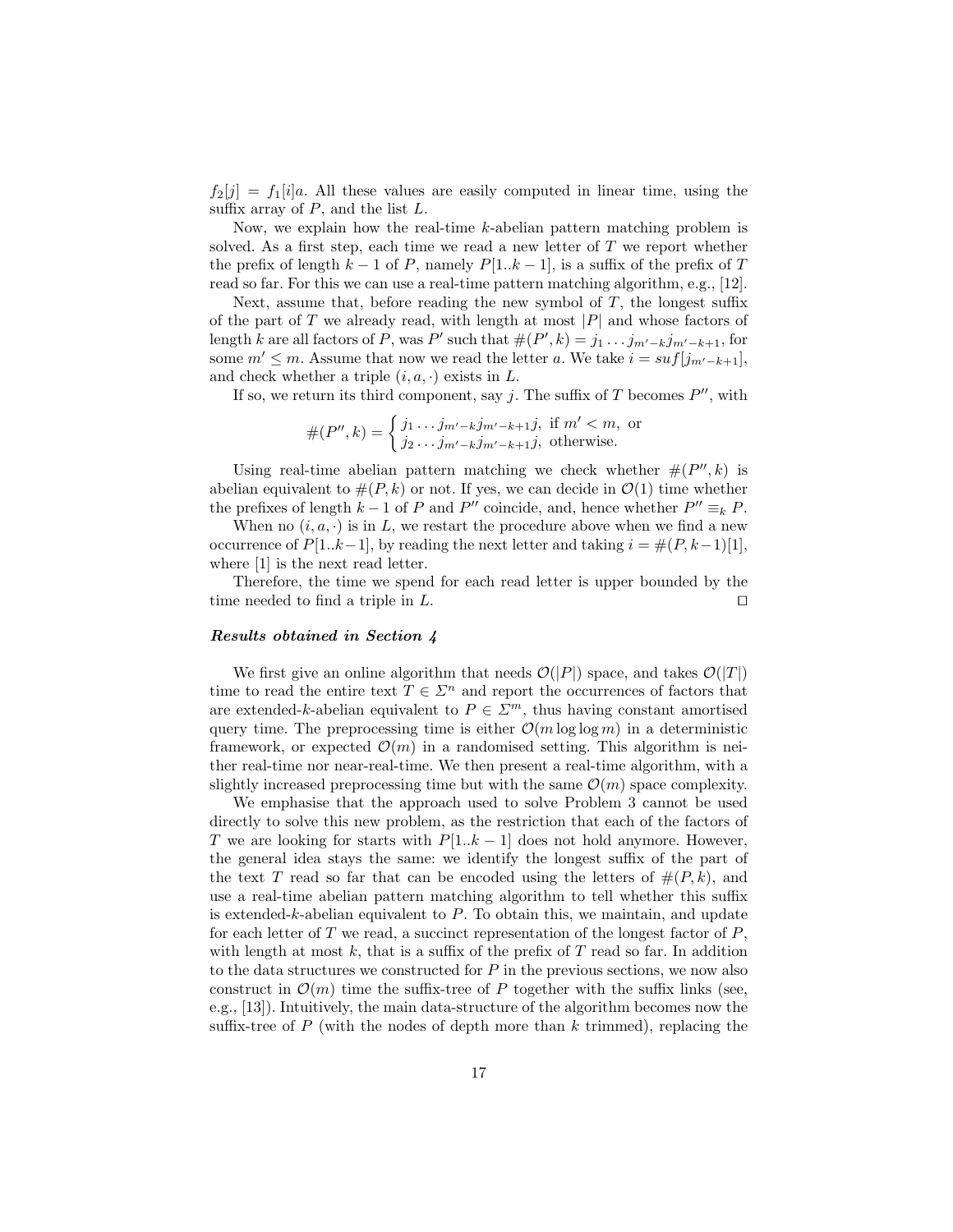set  $L$ , that only consisted in a stripe of edges of the respective suffix tree (the edges connecting nodes of depth  $k-1$  to the ones of depth  $k$ ).

We say that a node of the suffix tree of P corresponds to the factor  $P[i..j]$ iff the path from the root to that node is labelled with  $P[i..j]$ . For the succinct representation of the longest factor of  $P$  with length at most  $k$ , that is a suffix of the prefix of  $T$  read so far, we use the (explicit or implicit) node of the suffix-tree of *P* that corresponds to this factor, together with its length; when that node is implicit, we store the lowest explicit ancestor of this node. The main part of our algorithm is to maintain this information efficiently.

For simplicity, assume that we store the edges of the suffix tree of  $P$  using perfect hashing, so we can check in constant time whether a node is the source of an edge labelled with a certain letter, and simultaneously get the target node of that edge (when it really exists). Also, the longest factor of *P* with length at most  $k$ , that is a suffix of the prefix of  $T$  read so far is called, in the following, the  $P$ -suffix of that prefix of  $T$ , or the current  $P$ -suffix.

**Theorem 5.** *Given a pattern*  $P \in \Sigma^m$  *for*  $|\Sigma| = \sigma$ *, and a positive integer k, the online extended-k-abelian pattern matching problem can be solved in:*

- $\mathcal{O}(m\sigma)$  preprocessing time,  $\mathcal{O}(m\sigma)$  space, and  $\mathcal{O}(1)$  amortised query time.
- $-\mathcal{O}(m \log \log m)$  preprocessing time,  $\mathcal{O}(m)$  space, and  $\mathcal{O}(1)$  amortised query time.
- *O*(*m*) *expected preprocessing time, O*(*m*) *space, and O*(1) *amortised query time.*
- $\mathcal{O}(m)$  preprocessing time,  $\mathcal{O}(m)$  space, and  $\mathcal{O}(\log \log \sigma)$  amortised query time.

*Proof.* The first remark we make is that if  $P[i..i+\ell-1]$  is the *P*-suffix of  $T[1..j]$ , then the *P*-suffix of  $T[1..j+1]$  has length at most  $\ell+1$ . Therefore, when updating the representation of the current  $P$ -suffix, we just have to find the longest suffix of the previous P-suffix that can be extended by the letter  $T[j+1]$ .

We show in the following how to compute the *P*-suffix of  $T[1..j + 1]$  when we know the succinct representation defined above of the *P*-suffix of  $T[1..j]$ . Say that the latter factor is  $P[i..i + \ell - 1]$  with  $\ell < k$ , and let  $a = T[i + 1]$ ; when  $\ell = k$  we can essentially use the approach in the previous section. We first try to extend  $P[i..i+\ell-1]$  with the letter *a*, and see whether the newly obtained string  $P[i..i+\ell-1]a$  is a factor of *P*; this is done by checking whether there is an edge whose label starts with *a* leaving the node corresponding to  $P[i..i + \ell - 1]$  in the suffix tree of *P*. If yes, then  $P[i..i + \ell - 1]$  becomes the current *P*-suffix and we just update the succinct representation of the factor of *P*, according to the node where the aforementioned edge leads. If not, then we have to try extending the factor  $P[i+1..i+\ell-1]$  with a. But first, we have to compute its corresponding node in the suffix tree. For this, we take the lowest explicit ancestor  $N_1$  of the node N corresponding to  $P[i..i+\ell-1]$ , and follow its suffix link. This takes us to an explicit node  $N_2$  that corresponds to a prefix of  $P[i+1..i+\ell-1]$  which is not necessarily the lowest explicit ancestor of the node corresponding to that factor. Thus, we use the letters that labelled the path from  $N_1$  to  $N$  (so, basically, the remaining suffix of  $P[i + 1..i + \ell - 1]$  to advance in the suffix tree from  $N_2$ , until we reach the node  $N_3$  corresponding to  $P[i + 1..i + \ell - 1]$ ; we also find the lowest explicit ancestor of  $N_3$ . Then we check again if this node is the source of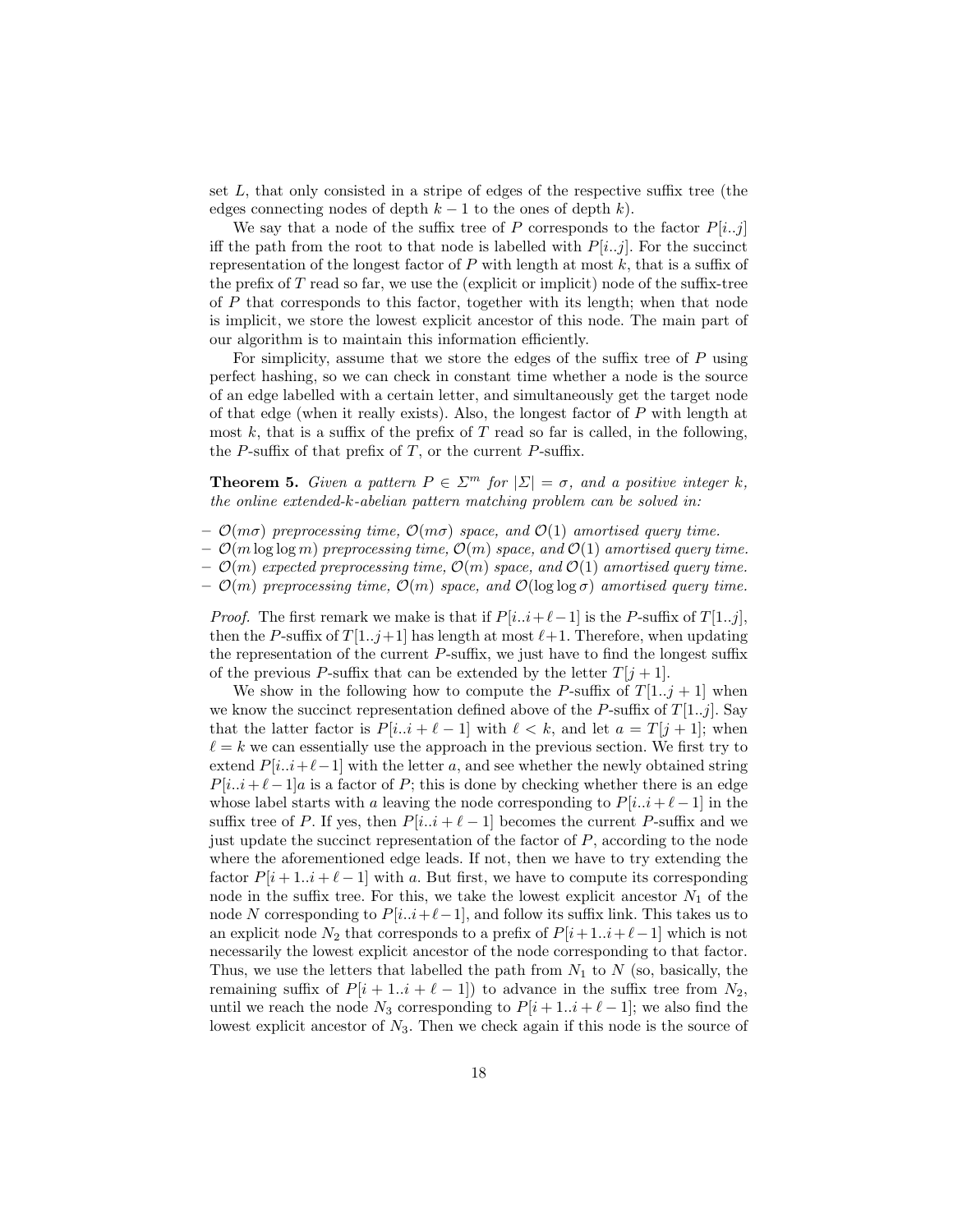an edge whose label starts with  $a$ . If yes, then we found the current  $P$ -suffix; this is  $P[i+1..i+\ell-1]a$ , and we, therefore, also have its representation. If not, we repeat the procedure for the factor  $P[i + 2 \ldots i + \ell - 1]$ , which is now a suffix of  $P[i + 1..i + \ell - 1]$ , and so on.

We can summarise our approach in the following meta-steps (when  $\ell < k$ ):

- 1. Let *N* be the node of the suffix tree corresponding to  $P[i..i + \ell 1]$ , let  $N_1$ be the lowest explicit ancestor of *N*.
- 2. If there is an implicit or explicit node *M* such that the (explicit of implicit) edge from *N* to *M* has the label starting with  $a = T[j + 1]$ , then  $T[1..j + 1]$ has the suffix  $P[i..i+\ell-1]a$  which is a factor of *P*, whose corresponding node in the suffix tree is  $M$ . Moreover, the lowest explicit ancestor of  $M$  is either *M* itself (if it is explicit) or the lowest explicit ancestor of *N*, otherwise.
- 3. Otherwise, let  $N_2$  be the target-node of the suffix link of  $N_1$ . Assume that the path from root to  $N_2$  is labelled with  $P[i + 1..s]$ . While the (explicit or implicit) edge leaving  $N_2$  and labelled with  $P[s + 1]Y$ , for some word Y, is of length at most  $(\ell - 1) - (s - i + 2)$ , we advance along that edge, set  $N_2$  to be the implicit node we reach, update *s* in order to have  $P[i + 1..s]$ the label of the path from root to  $N_2$ , and repeat the procedure. When this is no longer possible, the current  $N_2$  is the lowest explicit ancestor of the node corresponding to  $P[i + 1..i + \ell - 1]$ ; this latter node, called  $N_3$  can be immediately discovered, by selecting the appropriate edge from those leaving *N*<sup>2</sup> and returning the implicit node found at the right length along that edge.
- 4. After updating  $i = i + 1$  and  $N = N_3$ , we restart the process from step 2.

It is rather hard to put a precise upper bound on the time needed to perform the four meta-steps described above. However, it is simpler to compute the total time spent executing all these steps (during the entire computation). The third step of the above is the only one that cannot be executed in constant time. Thus let us see how much time we spend executing the third step in the entire computation. We notice that, actually, each symbol of *T* is used only once to go through an edge of the tree: indeed, if  $P[i+1..s]$  labels the path from root to  $N_2$ , then the path from root to  $N_1$  was labelled with  $P[i..s]$ . So, the total time spent by our algorithm executing the operations in step 3 is  $\mathcal{O}(n)$ . Now, the rest of the meta-steps are executed at most  $\mathcal{O}(n)$  times. Indeed, assume that  $T[j - \ell + 1..j]$ is the suffix of *T* equal to  $P[i..i + \ell - 1]$ , and  $T[j + 2 - \ell'..j + 1]$  is the longest suffix of  $T[1..j + 1]$  that equals a factor of P of length  $\ell' \leq k$ ; we have  $\ell' \leq \ell + 1$ , so the following holds:

$$
n - (j - \ell + 1) + n - j > n - (j + 2 - \ell') + n - (j + 1).
$$

This value is maximal at the beginning of the algorithm, when it equals  $2n - 1$ ; then it decreases in every execution of the meta-steps  $2-4$ . This shows that these steps are executed  $\mathcal{O}(n)$  times. Thus, the overall complexity of maintaining the succinct representation of the longest suffix of  $T$  that is a factor of  $P$  with length at most  $k$ , is  $\mathcal{O}(n)$ . Using this, together with the approach in the previous section (when  $\ell = k$ ), we get that Problem 4 can be solved in time  $\mathcal{O}(n)$  and space  $\mathcal{O}(m)$ ,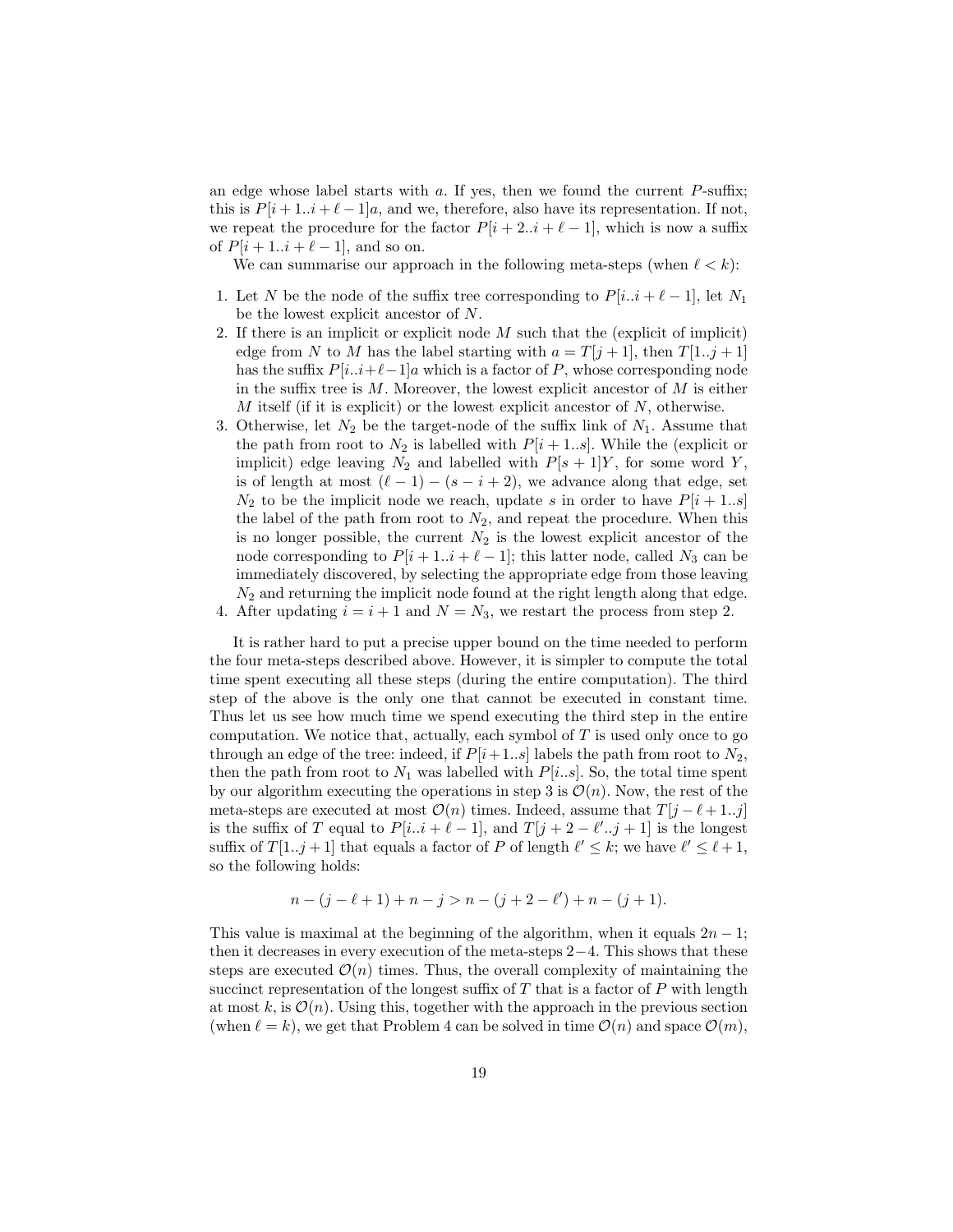to which the time and space needed to preprocess the pattern *P* should be added (and this time is either  $\mathcal{O}(m \log \log m)$ ) in a deterministic implementation of the perfect hashing used to store the edges of the suffix tree of  $P$  or, alternatively, expected linear time  $\mathcal{O}(m)$ . The space needed by our algorithm remains  $\mathcal{O}(m)$ .

Other implementations of the set of edges of the suffix tree lead, as discussed in the previous section, to other time complexities. With preprocessing time and space  $\mathcal{O}(m\sigma)$ , in which the incidence matrix of the tree is constructed and stored, the time needed to maintain the representation of the current suffix and to do the pattern matching stays  $\mathcal{O}(n)$ . With preprocessing time and space  $\mathcal{O}(m)$ , in which the edges are stored using van Emde Boas trees, the matching algorithm runs in  $\mathcal{O}(n \log \log \sigma)$  time. Both these results show that for constant alphabets,<br>Problem 4 can be solved in linear time  $\mathcal{O}(n+m)$  and space  $\mathcal{O}(m)$ . Problem 4 can be solved in linear time  $\mathcal{O}(n+m)$  and space  $\mathcal{O}(m)$ .

The above algorithm was not even a near-real-time algorithm, as we could not bound the time needed to update the succinct representation of the current suffix of  $T$ . Now we propose a slightly different implementation of the strategy above, that leads to a real-time algorithm.

**Theorem 6.** *Given a pattern*  $P \in \Sigma^m$  *for*  $|\Sigma| = \sigma$ *, and an integer*  $k > 0$ *, the (near-) real-time extended-k-abelian pattern matching problem can be solved in:*

- $-\mathcal{O}(m(\sigma + \log k))$  preprocessing time,  $\mathcal{O}(m\sigma)$  space, and  $\mathcal{O}(1)$  query time.
- $-\mathcal{O}(m(\log \log m + \log k))$  preprocessing time,  $\mathcal{O}(m)$  space, and  $\mathcal{O}(1)$  query time.
- $-\mathcal{O}(m \log k)$  *expected preprocessing time,*  $\mathcal{O}(m)$  *space, and*  $\mathcal{O}(1)$  *query time.*
- $-\mathcal{O}(m \log k)$  preprocessing time,  $\mathcal{O}(m)$  space, and  $\mathcal{O}(\log \log k)$  query time.

*Proof.* The main idea is to only report the factors of *T* that are extended-*k*abelian equivalent to *P*. Therefore, we will not have the information we wanted to maintain updated at each step anymore (that is, immediately after a new letter of *T* is read), but we will have it (and be able to check it) whenever it is really needed: when a factor of length *k* of *P* is found (that is, a desired factor of *T* might appear).

We can easily see that the data structures constructed in Lemma 5 help us get rid of the part where we search the tree for nodes corresponding to the suffixes of the current  $P$ -suffix. Now we get this information in constant time, by one query. However, this is not enough to get a constant upper bound on the time needed to perform the update of the representation of the *P*-suffix that we try to maintain. When reading a letter  $T[j+1]$  we still have to go through an unknown number of suffixes of the current *P*-suffix of  $T[1..j]$ , to determine the *P*-suffix of  $T[1..j + 1]$ . Just like before, the time needed to check these prefixes amortises to constant time when the entire text is read. However, here we are interested in the worst case behaviour.

Fortunately, we can employ now a simple idea. We do not need to have always an updated representation of the current *P*-suffix. We only want to have it up to date when we reached the case when the current  $P$ -suffix has length exactly  $k$ , so we can use the ideas from real-time *k*-abelian matching. We further explain how this can be achieved.